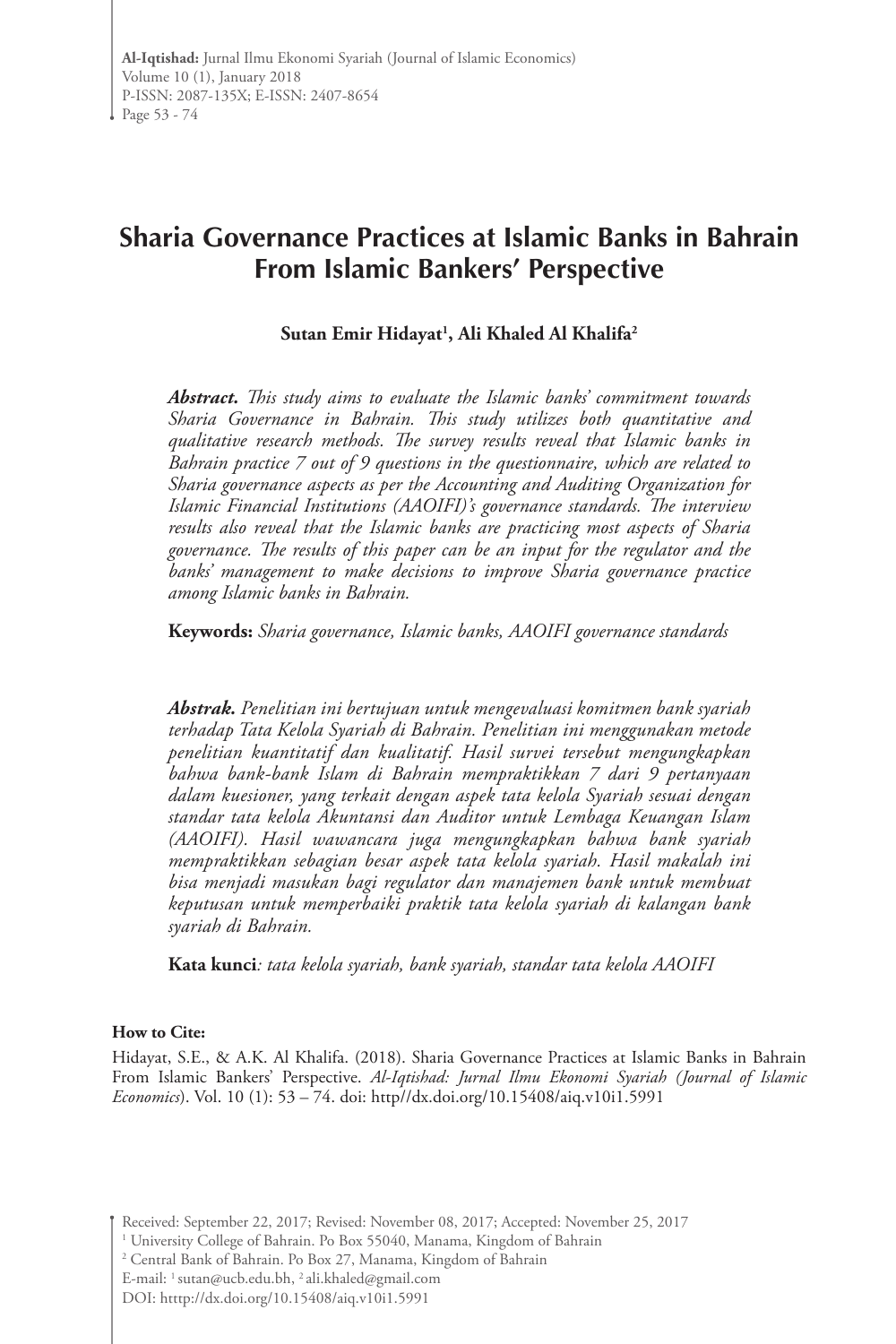### **Introduction**

In the wake of the recent financial crisis, much more attention had drawn to banks' corporate governance. The Basel Committee on Banking Supervision (BCBS) (2006) points out that effective corporate governance practices are essential to achieve and maintain public trust and confidence in the banking system. Public trust and confidence are very critical to the proper functioning of the banking sector and the economy as a whole. To date, most studies focus on the developed countries, while relatively little is known about the corporate governance structure and its role in the banking sector of emerging economies (Liang et al., 2013). The same case applies to the Islamic financial institutions (IFIs). El-Gamal (2003) suggests that the activities of Islamic financial institutions affect the welfare of many people and for this reason, the governance of such institutions has been under extensive scrutiny and study.

Corporate governance is essential in Islamic banks so that their investors can have access to factual and reliable information to make well-informed decisions. However, standard corporate governance mechanisms may not be suited to the Islamic banking industry since Islamic banks work with equity participation, risk and profit and loss sharing arrangement that are different from the conventional banks operating environment. The Islamic corporate governance based on stakeholders-oriented model (CIMA, 2011). This governance preoccupied with two fundamental concepts of Sharia principles of property rights and contractual frameworks. Sharia rules the governance of any corporation in Islam where all the stakeholders including the shareholders, the management, and other stakeholders such as the employees, the depositors, and the community were involved.

One of the unique governance processes of an IFI is Sharia governance. Sharia governance is a mechanism at the institutional, industrial and national levels that ensures an IFI only takes and uses Sharia-compliant activities, products and services. Sharia governance is equally important to the corporate governance since Sharia governance plays a critical role in ensuring the IFI's compliance with Sharia (Haqqi, 2014). The Sharia Supervisory Board (SSB) plays a vital role in Sharia governance by advising and supervising the operation of the bank to ensure that it complies with Sharia Principles. Getting a better understanding of the Sharia governance practice, it is crucial to present case studies of Sharia governance practices in several countries. One of the countries that must include in these regards is the Kingdom of Bahrain. The country has been listed for three consecutive years by Thomson Reuters as one of the top hubs for Islamic financial industry (Hidayat, 2016). In Bahrain, 113 banks are operating which consists of 76 wholesale banks, 28 retail banks, including 13 locally incorporated banks and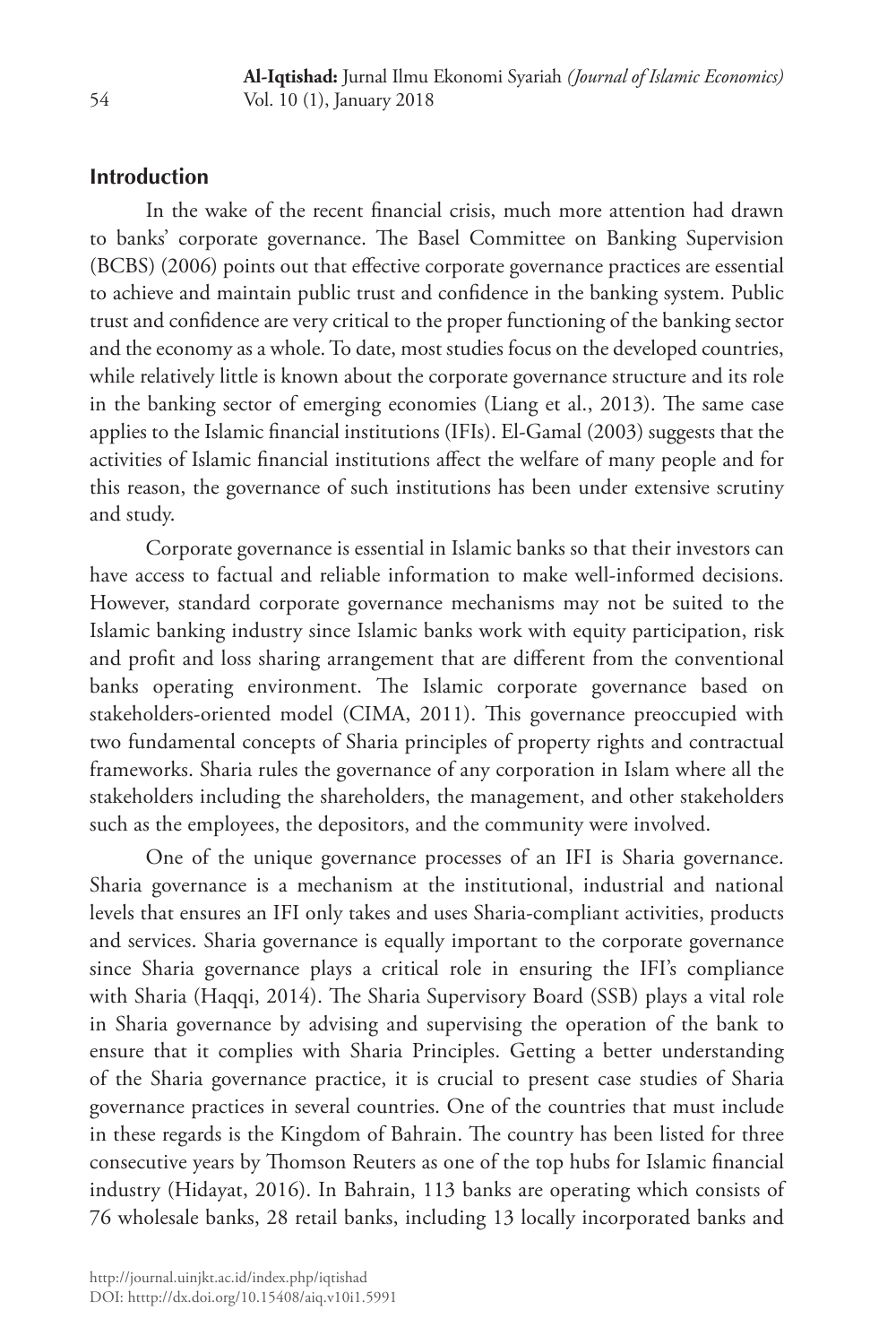15 branches of foreign banks. There are also eight representative bank offices in the kingdom. Included in the above is the number of Islamic banks, which is now 25 institutions consisting of 6 retail banks and 19 investment banks. The total assets of these 25 Islamic banks have been growing steadily to reach USD 25.7 billion by the end of 2016. This data represents around 13.3 percent of the total banking market share, which stood at USD 192.7 by the end of 2016.

In Bahrain, all Islamic financial institutions are required by the Central Bank of Bahrain (CBB) to adopt the Accounting and Auditing Organization for Islamic Financial Institutions (AAOIFI) standards that include the governance standards. As a consequence, all IFIs including Islamic banks must conduct a periodic Sharia review and audit. Given the importance of Sharia governance and Bahrain's position as one of the Islamic financial centers, this study aims to evaluate the level of Islamic banks' commitment towards Sharia Governance in the Kingdom of Bahrain as per the AAOIFI standards. In other words, this study intends to answer the research question of "what is the level of Islamic Banks's commitment in Bahrain towards Sharia Governance?".

This study is significant because it gives an input to Islamic banks' stakeholders to make strategic decisions with regards to their relationship with the banks. The existence of an effective Sharia governance practice in Bahrain is essential to assure the stakeholders of Islamic banks in the kingdom that their banks are compliant with Sharia in all their activities, transactions, products and services. Therefore, this study is expected to give input for the CBB to set up rules and regulation that can enhance Sharia governance practice in the kingdom. This review is also beneficial for the management of Islamic banks in Bahrain to identify areas of Sharia governance that need an improvement. The standard setter like the AAOIFI as an input to enhance its governance standards might use this study. This study also adds value to the literature since to the best knowledge of the researchers; no prior study presents Sharia governance practices in Bahrain.

# **Literature Review Concept of Sharia Governance**

Until the Islamic Financial Services Board (IFSB) issued its guiding principles on Sharia governance system in the Institutions Offering Islamic Financial Services (IFSB-10) in 2009, there is no formal definition of Sharia governance (Kassim et al., 2013; Haqqi, 2014). The IFSB defines Sharia governance as a set of institutional and organizational arrangement through which an IFI makes sure that there is an effective independent oversight of Shari'ah compliance over its activities (Kassim et al., 2013). On the other hand, AAOIFI doesn't define the Sharia governance in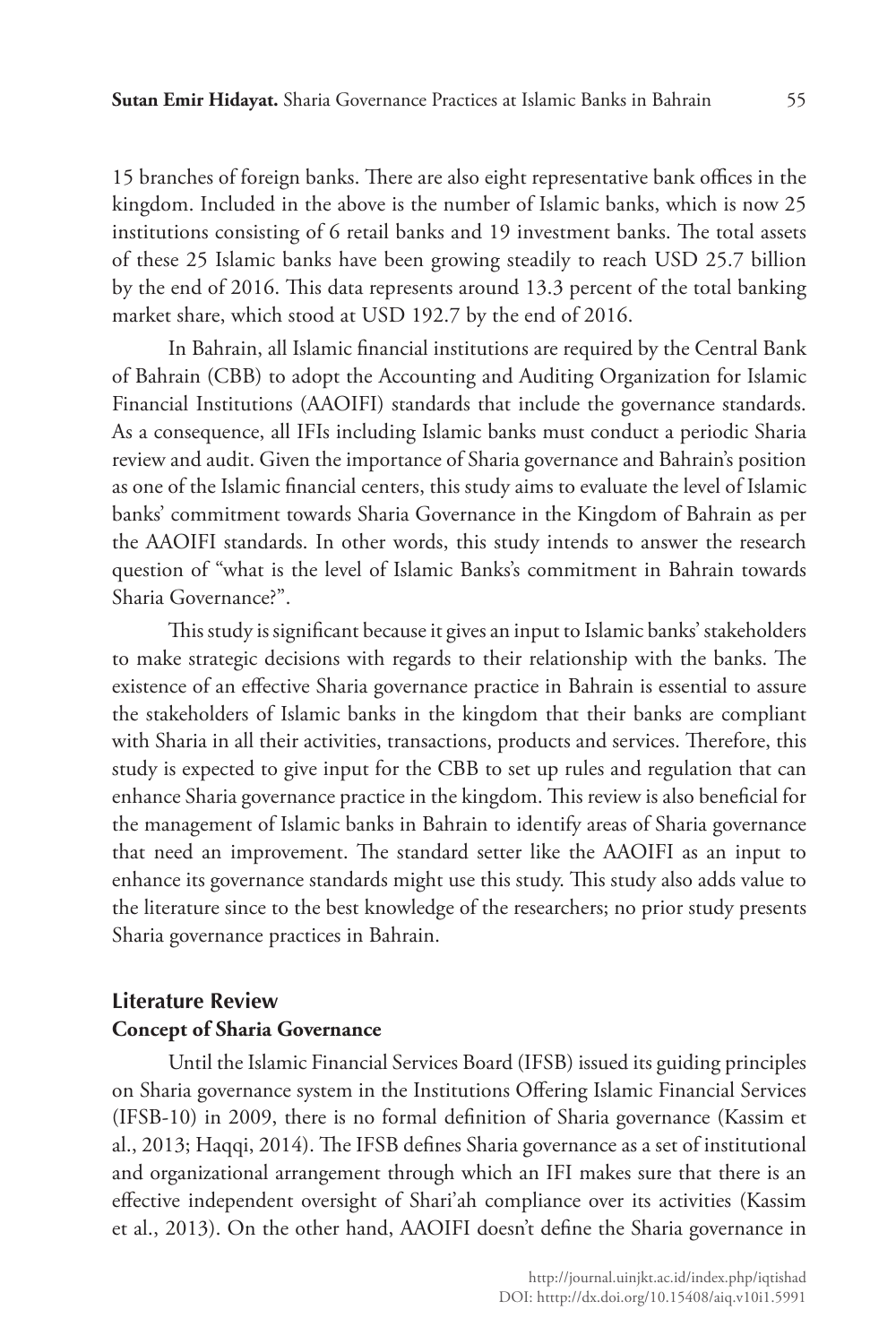its standards. However, it has seven governance standards where most of them are very much related to Sharia governance (Kassim et al., 2013). The seven governance standards of the AAOIFI are (AAOIFI, 2010): *First*, Sharia Supervisory Board: Appointment, Composition, and Report. *Second*, Sharia Review. *Third*, internal Sharia Review. *Fourth*, audit and governance committee for Islamic financial institutions. *Fifth*, independence of Sharia supervisory boards. *Sixth*, the statement on governance principles for Islamic financial institutions. *Seventh*, corporate social responsibility conduct and disclosure for Islamic financial institutions.

The discussion on how most aspects of the above standards related to Sharia governance presented in the following paragraphs. Governance standard no. 1 of the AAOIFI defines a Sharia Supervisory Board (SSB), its appointment, composition, terms of engagement, and its dismissal (Haqqi, 2014). The AAOIFI defines the SSB as an independent body composing of scholars in Islamic commercial jurisprudence (AAOIFI, 2010). The body is very crucial in the Sharia governance system since it directs, reviews, and supervises the activities of IFIs to ensure the IFIs are Sharia compliant. Given its importance, all IFIs must have formal and informal arrangements on how the SSB is directed, managed, and controlled. For the appointment of SSB members, it is essential for the Islamic banks to ensure that the members are independent in the sense that they do not have significant shares in the banks and they are not the directors of the banks (Haqqi, 2014). The shareholders of the bank appoint the SSB members during the annual general meeting upon recommendation made by the board of directors.

The AAOIFI suggests that the SSB should have a minimum of three members who specialized in Islamic commercial jurisprudence (Fiqh Muammalah). The AAOIFI governance standards also mention that the SSB may include an expert in the field of Islamic financial institutions with the knowledge of Fiqh Muammalah as a member of the SSB to help other members of the SSB by providing them with direction, guidance, and supervision of IFIs' activities (AAOIFI, 2010).

Governance standard no. 2 of the AAOIFI discusses the mechanism of Sharia review. Sharia review can define as a test on the degree of compliance of an IFI with Sharia in its activities that include the contracts, policies, agreements, memorandum, and articles of associations, products, transactions, and other necessary documents. The SSB is responsible for conducting the Sharia review and expressing its opinion regarding the degree of compliance of the IFI with Sharia. However, it is important to note that the responsibility of Sharia compliance is still in the hand of the IFI's management. In conducting a Sharia review, it is crucial for the SSB to plan the review procedures, implement the systems well, and accomplish the sufficient quality control policies and procedures (Kassim et al., 2013).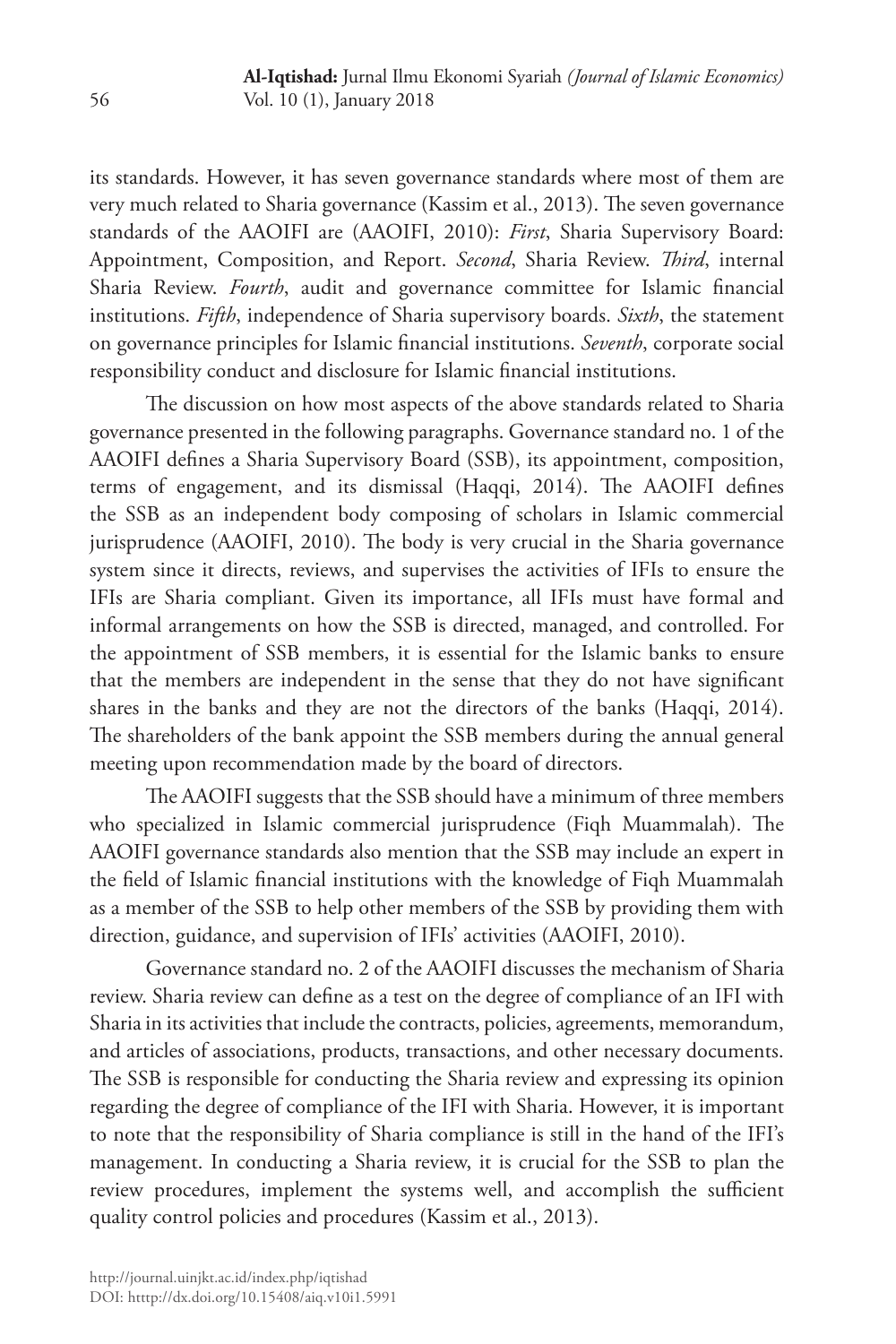Governance standard no. 3 of the AAOIFI presents the internal Sharia review guidelines. The internal Sharia review is a vital organ of Sharia governance that ensures the management of an IFI is taking care its responsibility related to Sharia compliance. Internal audit or control department within an IFI such as an Islamic bank conducts typically it. The head of the department is directly reporting to the board of directors of the IFI (Kassim et al., 2013). The internal Sharia review department should have sufficient staff that is knowledgeable, well educated, and well trained in conducting the review. Like the Sharia review that led by the SSB, internal Sharia review also starts with proper planning and ends with a conclusion. It is important to note that internal Sharia review staff must have access to all necessary documents without any restrictions. For that purpose, each IFI including Islamic banks must have a charter that specifies the purpose, authority, and responsibility of the internal Sharia department. This is very important to ensure the effectiveness of the internal review (AAOIFI, 2010).

Governance standard no. 4 of the AAOIFI elaborates the formation of Audit and Governance Committee (AGC) of for IFIs. This committee has several functions namely preserving the reliability of the financial reporting processes, protecting all stakeholders' interests, giving extra assurance on the reliability of financial information presented to the board of directors, and becoming a bridge between the management of IFIs and their stakeholders (Kassim et al., 2013). This is also another essential organ of the Sharia governance system.

Governance standard no. 5 of the AAOIFI stresses the importance of SSB members' independence. The AAOIFI defines independence as an attitude of mind that does not allow the viewpoints and conclusions of its possessor to become reliant on or subordinate to the influences and pressures of conflicting interests (AAOIFI, 2010). The SSB independence is very crucial for an effective Sharia governance practice to take place. Also, public confidence on the IFIs is at stake when there is doubt in the independence of SSB members. The next subsection elaborates some previous studies in the area of Sharia governance.

#### **Previous Studies on Sharia Governance**

Review of the literature reveals that some earlier studies discuss Sharia governance and standardization at IFIs. This subsection presents some of the latest former studies that examine the topic. For example, Farook and Farooq (2011) identify the challenges in the implementation of Sharia governance for Islamic finance. The conceptual paper argues that lacking a universal framework for Sharia governance is one of the significant difficulties by this study. Another problem pointed out by the study is the multiple conflicts of interests as a result of most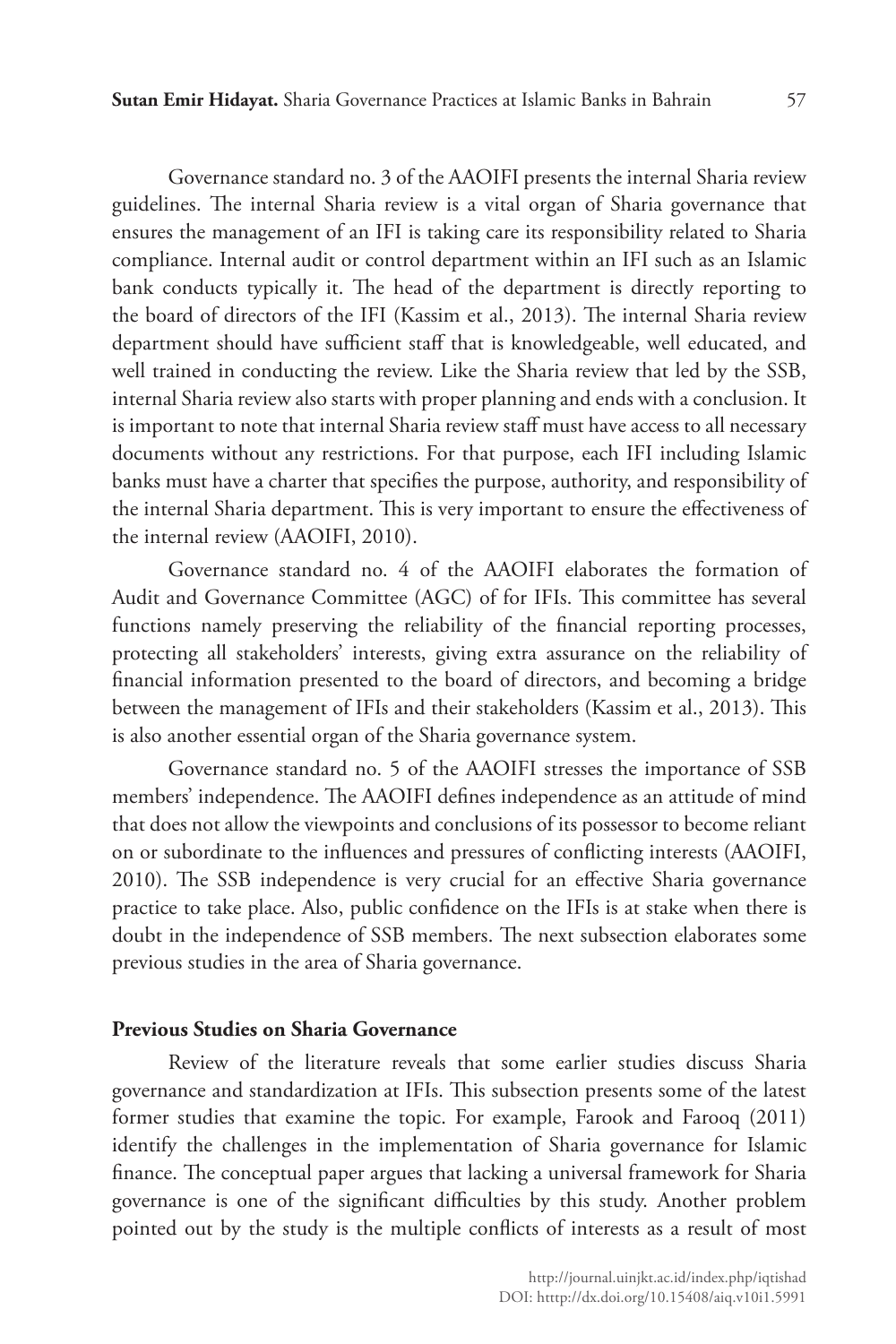of international respected Sharia scholars are sitting in various SSBs of IFIs. The situation might pose a threat to the independence of the SSB members.

Ahmed and Khatun (2013) evaluate the level of compliance of 17 Islamic banks in Bangladesh with the AAOIFI Sharia governance standards. Using secondary data to derive the inferences. The study concludes that none of the 17 Islamic banks in Bangladesh is fully compliant with AAOIFI governance standards. Comparing full-pledged Islamic banks with Islamic windows. It found that fullpledged Islamic banks are more docile than the Islamic windows to the AAOFI governance standards. It also noted that there is no uniformity in the way the SSB report prepared among the 17 banks. Therefore, the level of compliance of Islamic banks in Bangladesh with AAIFI Sharia governance standards needs to be enhanced for a better transparency and minimizing Sharia compliance risk.

Hamza (2013) compare between decentralized Sharia governance framework as practiced in the Gulf Cooperation Council (GCC) countries and the centralized Sharia Governance framework as practiced in Malaysia. By using qualitative research approach, this study reveals that the centralized Sharia governance framework is more effective than decentralized Sharia governance framework since the former more effective in ensuring the independence of the SSB in their supervision and the consistency of Sharia ruling.

Kasim et al. (2013) compare between Sharia governance guidelines framework of the AAOIFI, IFSB, and BNM. By using document analysis approach, the study finds that all the three Sharia governance guidelines frameworks are not comprehensive enough. For example, only the IFSB Sharia governance guidelines framework defines Sharia governance. In term of the discussion on the importance of Sharia review and audit functions, the AAOIFI Sharia standards provide much more details analysis than the other two guidelines. In term of Sharia risk management and research function, only BNM Sharia governance guidelines framework discusses the topics. Therefore, a common comprehensive Sharia guidelines framework needs to develop which will use as a single reference for Islamic finance stakeholders.

Shafii et al. (2013) examine the impacts of the Sharia audit requirements on Sharia committee function after the implementation of the new Sharia governance framework of Bank Negara Malaysia. In-depth interview conducted and used a single case study method; the study concludes that the Sharia audit function has an added value in ensuring the compliance towards the Sharia principles. Haqqi (2014) provides a qualitative appraisal of the Sharia governance at Islamic financial institutions. Reviewing the IFSB-10 "Guiding Principles on Sharia Governance Systems in Institutions Offering Islamic Financial Services" and other Sharia governance guidelines and standards, the study concludes that there is a need of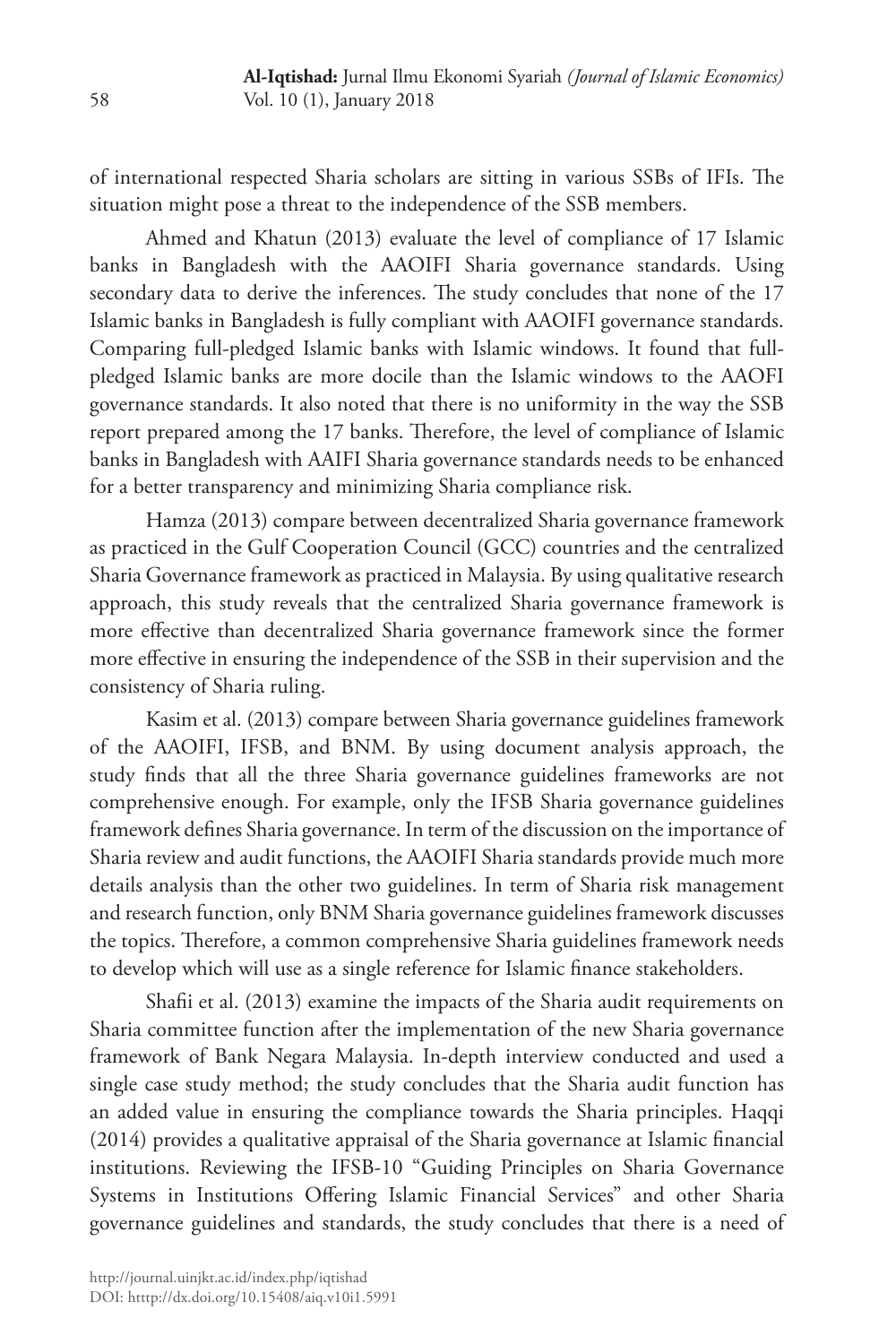having a harmonized Sharia governance rules to enhance transparency within Islamic financial industry and to boost the public trust in IFIs. The study recommends Sharia governance reforms using a unification-based approach of Islamic legal system and convention to create a harmonized Sharia governance rules.

BNM (2014) publishes a report highlighting the importance of standards harmonization within global Islamic financial industry. The report believes that standards harmonization including Sharia harmonization will boost the development of the industry into the higher stage and improve Sharia governance practices at IFIs. In the story, it highlighted that one of the benefits of Sharia harmonization is boosting the investors' and consumers' confidence towards Islamic financial institutions (IFIs). Also, the report also believes that Sharia uniformity can help IFIs in their operational practices, product innovation, and Sharia governance practices. The report also highlights that even though there are efforts by multilateral bodies like the AAOIFI and IFSB on Sharia harmonization, the challenge is how to convince the member countries of those institutions to adopt a common global standard while the current existing standards in each country are different from each other.

Waemustafa and Abdullah (2015) empirically test the association between the effectiveness of Sharia supervisory board (SSB), their remuneration and mode of financings of Islamic banks in Malaysia. A 9 attributes index has been used to score the effectiveness of SSB, which applied, to 18 Islamic banks operating in Malaysia during 2012-2013. The study finds that there is no a significant relationship between the effectiveness of SSB and Islamic banks' mode of financings. However, there is a significant positive relationship between SSB remuneration, bank's financial growth and the Islamic banks' mode of financings. Since the dominant mode of financing is Bai' Bithaman Ajil and it has been becoming the biggest financing for about 25 years. The study concludes that there is no serious effort made by Islamic banks' management to shift to profit and loss sharing and there is no imposition made by the SSB in this regard since the SSB members' remuneration is positively related to the BBA. Therefore, there could be an issue of the independence of SSB members within Islamic banking industry in Malaysia

Hidayat (2017) highlights several benefits and challenges of having a universally accepted Sharia standard. Using library-based method and the semistructured interview with 3 Sharia scholars, the study reveals that the application of a common Sharia standard like the AAOIFI standard across jurisdictions will undoubtedly improve the Sharia governance practices within Islamic financial industry. However, the stakeholders of Islamic finance to apply the common standard successfully must overcome several challenges. Therefore, the stakeholders of Islamic finance should collaboratively put this proposal into practice and work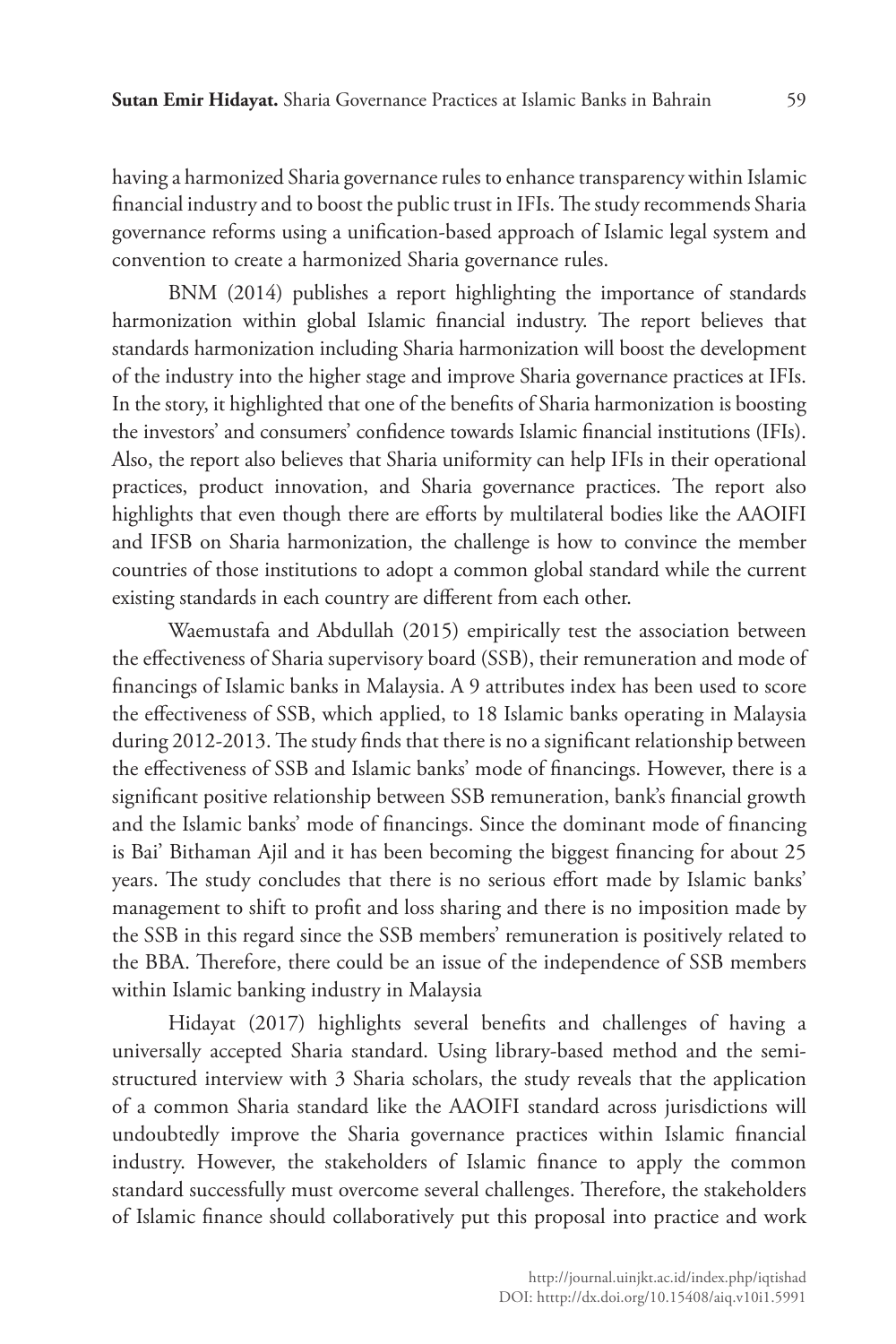together to tackle the obstacles to advance the industry to a higher level.

The above previous studies highlight some challenges in the Sharia governance at IFIs. Also, most studies underline the importance of having a common Sharia governance standards, guidelines, and rules for all IFIs. The previous reviews also highlight the need for Sharia governance reforms and enhancement of the existing Sharia governance standards. It is important to note that none of the earlier studies evaluates the Sharia governance practices at Islamic banks in Bahrain. Therefore, this study fills the gap in the literature of Sharia governance by examining the level of Islamic bank's commitment towards Sharia governance requirements in Bahrain.

#### **Method**

This study is a descriptive research by using both quantitative and qualitative research methods to achieve the research objective. The study utilizes a survey questionnaire and semi-structured interview as its research instruments to collect the opinion of Islamic banks' employees and Sharia scholars in Bahrain on the commitment of their banks towards Sharia governance. The questionnaire consists of two parts. The first part is the demographic characteristics of the respondents that consist of gender, age, and education. The second part consists of 9 yes or no questions related to the commitment of Islamic banks in Bahrain towards Sharia governance with a chance to give comments for each question. The nine questions are adopted based on the AAOIFI governance standards and the previous studies (AAOIFI, 2010; Kassim et al., 2013; Haqqi, 2014). There are: *First*, are the AAOIFI governance standards and the IFSB's guiding principles on Sharia governance system adopted as the guidelines for Sharia governance at your bank? *Second*, does the bank publish a chart, which explains its governance structure including the Sharia Supervisory Board? *Third,* does your bank have a written policy that sets out the SSB members' appointment, composition, selection, and dismissal? *Fourth,* are the rulings of SSB at your bank legally binding? *Fifth,* does SSB play supervisory and advisory roles on Sharia matters in your bank? *Sixth,* are the members of SSB independent? *Seventh,* does your bank have written policies on Sharia review procedures, quality assurance, and the report? *Eight,* do the SSB members at your bank have access to all records, transactions, and information to conduct the Sharia Review? *Ninth,* does your bank have a charter that specifies the purpose, authority, and responsibility of the internal Sharia review department or unit?

For the interview, besides the above yes or no questions, there are five openended questions asked of the Sharia scholars: *First,* what is the current landscape of Sharia governance in Bahrain? *Second,* what are the relevant laws related to Sharia governance in Bahrain? *Third,* who are the essential stakeholders of Sharia governance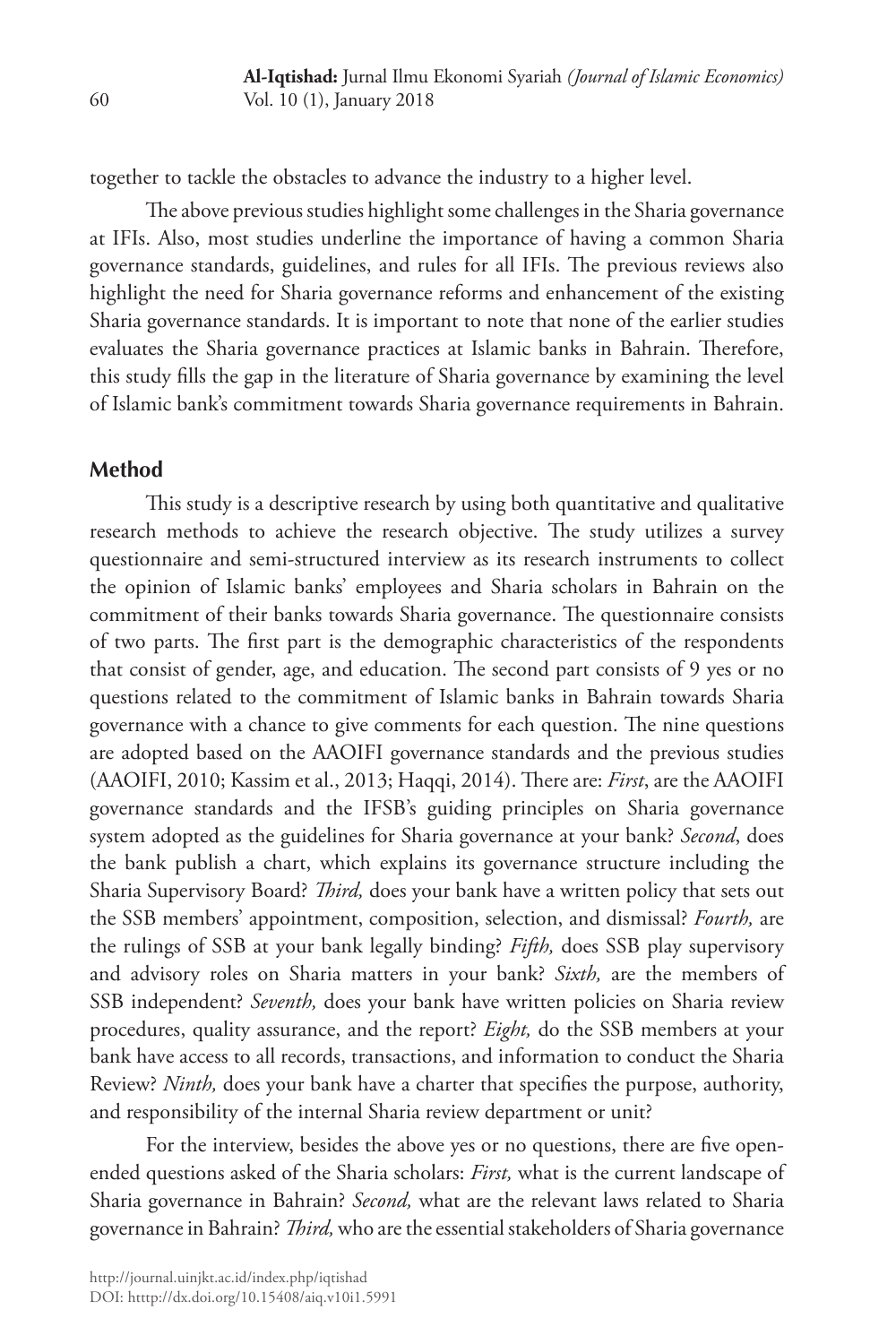in Bahrain? *Fourth,* is there any legal case in Bahrain that has implications for Sharia governance? *Fifth,* what are the challenges faced by Islamic Banks in Bahrain in Sharia governance practice?

Two hundred Islamic banks' employees in Bahrain participated in the survey. They are selected using a snowball-sampling technique where each respondent is requested to forward the questionnaire to his/her colleagues at work. All the respondents are employees of Islamic banks in Bahrain. Also, two Sharia scholars in Bahrain namely Shaikh Essam Ishaq and Mohammed Burhan Arbouna were interviewed. The research employed the descriptive statistics and analysis to identify the frequency distribution percentage of the responses.

#### **Result and Discussion**

This section presents the results of the survey. This part consists of 3 subsections namely the demographic profiles of the respondents, the respondents' answers to the nine questions related to Sharia governance practices of Islamic banks in Bahrain, and the answers of the two Sharia scholars to the nine yes or no questions plus six open-ended questions.

|                                          | Frequency | Percent |
|------------------------------------------|-----------|---------|
| Gender                                   |           |         |
| Male                                     | 120       | 60.0    |
| Female                                   | 80.0      | 40.0    |
| Total                                    | 200       | 200.0   |
| Age                                      |           |         |
| 18-30                                    | 72        | 36.0    |
| $31 - 45$                                | 80        | 40.0    |
| 46-65                                    | 48        | 24.0    |
| Total                                    | 200       | 100.0   |
| Education                                |           |         |
| High School                              | 28        | 14.0    |
| Diploma                                  | 40        | 20.0    |
| <b>Bachelor Degree</b>                   | 76        | 38.0    |
| Post-graduate Degrees (Masters or Ph.D.) | 44        | 22.0    |
| Not Specifying                           | 12        | 6.0     |
| Total                                    | 200       | 100.0   |

Table 1. Demographic Profiles of the Respondents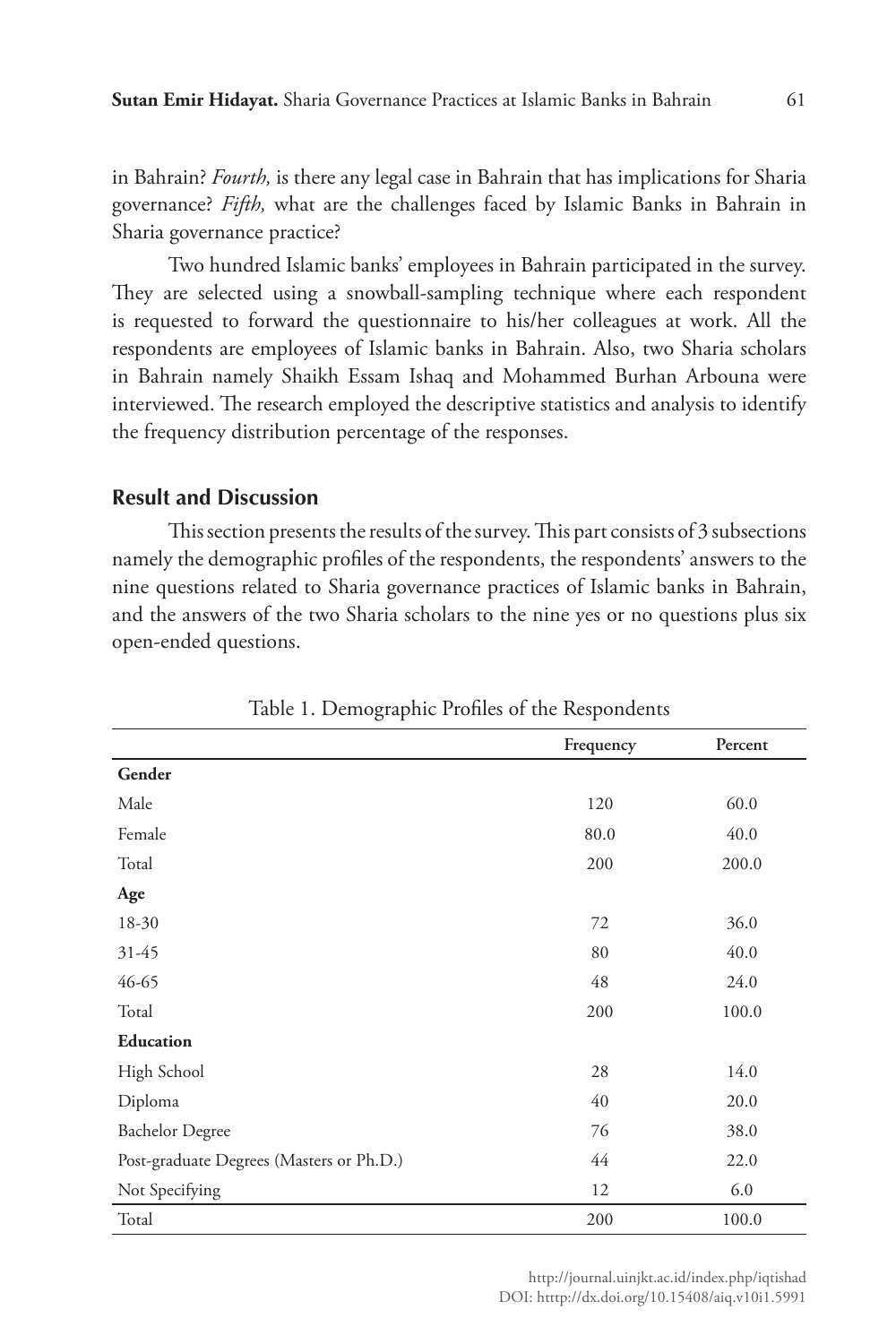From 200 respondents participated in the survey, 120 of them or 60% are male while the remaining 80 respondents are female. I term of age, the majority of respondents is 31-45 years old which represents 40% of the total respondents. The respondents whose age is in the 18-30 years old category that describes around 36% of the total respondents follow it. The least number is the respondent in the age group of 46-65, which represents approximately 24% of the total respondents. In term of education, the majority of the respondents is Bachelor degree holders who represent 38% of the total respondents. 44 respondents (22%) have post-graduate degrees (Masters or Ph.D.). 28 respondents (14%) are high school graduates, and 12 respondents (6%) did not specify their educational background. From the demographic profile of the respondents, it can be concluded that the sample of this survey represents almost all categories of Islamic banking workforce in Bahrain. Additionally, the majority of the respondents is well educated. Thus, it qualifies them to participate in this survey. Table 1 summarizes the demographic profile of the respondents participated in this study.

### **Respondents' Answers to the Sharia Governance Questions**

This subsection reveals the respondents' answers to each 9 Sharia governancerelated questions. For question no.1, "Are the AAOIFI governance standards and the IFSB's guiding principles on Sharia governance system adopted as the guidelines for Sharia governance at your bank?", 148 respondents (78%) answered 'yes" to the question. In the comment section, the majority of the respondents is aware of the AAOIFI governance standards but, some of them are not aware of the IFSB's guiding principles. This is probably because of the mandatory rule imposed by the CBB on all Islamic banks to adopt the AAOIFI standards. However, there are around 52 respondents that answered "no" to the questions that might cause by their lack of knowledge in the governance practice at their respective Islamic banks. Table 2 below summarizes the answers of the respondents to the question.

|                                                                                                                                                                          | Yes |      | No                                  |      |
|--------------------------------------------------------------------------------------------------------------------------------------------------------------------------|-----|------|-------------------------------------|------|
| <b>Question</b>                                                                                                                                                          |     |      | Frequency Percent Frequency Percent |      |
| Are the AAOIFI governance standards and the<br>IFSB's guiding principles on Sharia governance<br>system adopted as the guidelines for Sharia<br>governance at your bank? | 148 | 78.0 | 52                                  | 22.0 |

Table 2. Summary of the Respondents' Answers to Question No. 1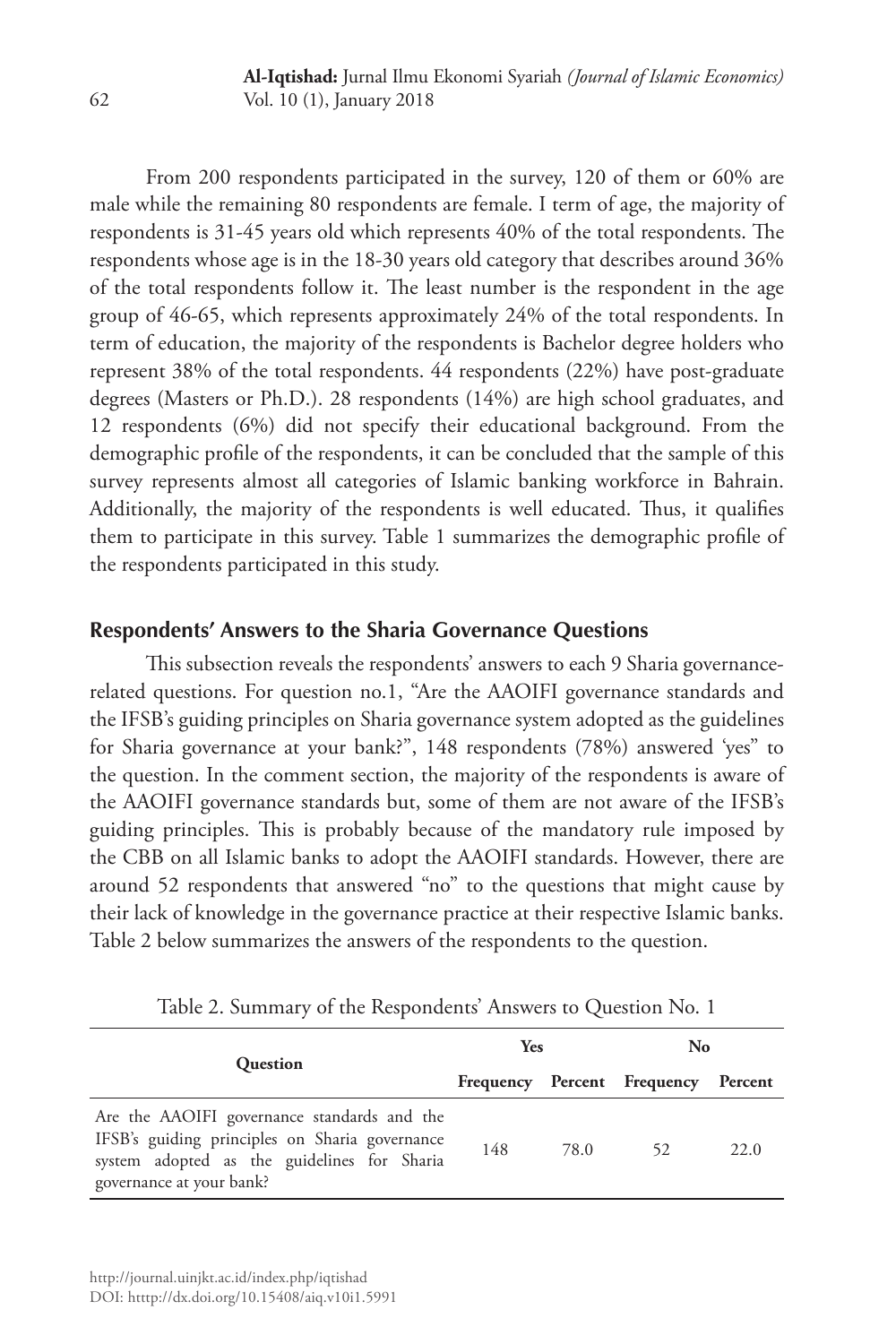For question no. 2, "Does the bank publish a chart, which explains its governance structure including the Sharia Supervisory Board?", The majority of the respondents surprisingly answered "no" to this question. 128 respondents (64%) is not aware of any publication of the chart. When the researchers checked on some Islamic banks' websites, it found that the chart is available in the annual report of the banks. Most Islamic banks' employees might not notice the chart. This is probably the reason why most of the respondents are not aware of the chart. On the other hand, 72 respondents (36%) answered, "yes" to the question. It means they are aware of the chart. Probably, those respondents are holding the managerial position in their banks, and they have seen the chart in one of the banks' documents. Table 3 summarizes the respondents' answers to the question.

|                                                                                                                      | Yes |      | No                          |         |
|----------------------------------------------------------------------------------------------------------------------|-----|------|-----------------------------|---------|
| <b>Question</b>                                                                                                      |     |      | Frequency Percent Frequency | Percent |
| Does the bank publish a chart, which explains<br>its governance structure including the Sharia<br>Supervisory Board? | 72  | 36.0 | 128                         | 64.0    |

Table 3. Summary of the Respondents' Answers to Question No. 2

For question no. 3, "Does your bank have a written policy that sets out the SSB members' appointment, composition, selection, and dismissal?', 120 respondents or 60% answered "yes" to the question while the remaining 80 respondents or 40% answered 'no". It means Islamic banks in Bahrain do have a written policy that sets out the SSB members' appointment, composition, selection, and dismissal. This is a requirement as per the AAOIFI governance standard no. 1. Those respondents that are not aware of the policy might be due to the lack of knowledge in the matter. Table 4 presents the summary of the respondents' answer to this question.

Table 4. Summary of the Respondents' Answers to Question No. 3

| Question                                                                                                                     | <b>Yes</b> |      | No                        |      |  |
|------------------------------------------------------------------------------------------------------------------------------|------------|------|---------------------------|------|--|
|                                                                                                                              | Frequency  |      | Percent Frequency Percent |      |  |
| Does your bank have a written policy that sets out<br>the SSB members' appointment, composition,<br>selection and dismissal? | 120        | 60.0 | 80                        | 40.0 |  |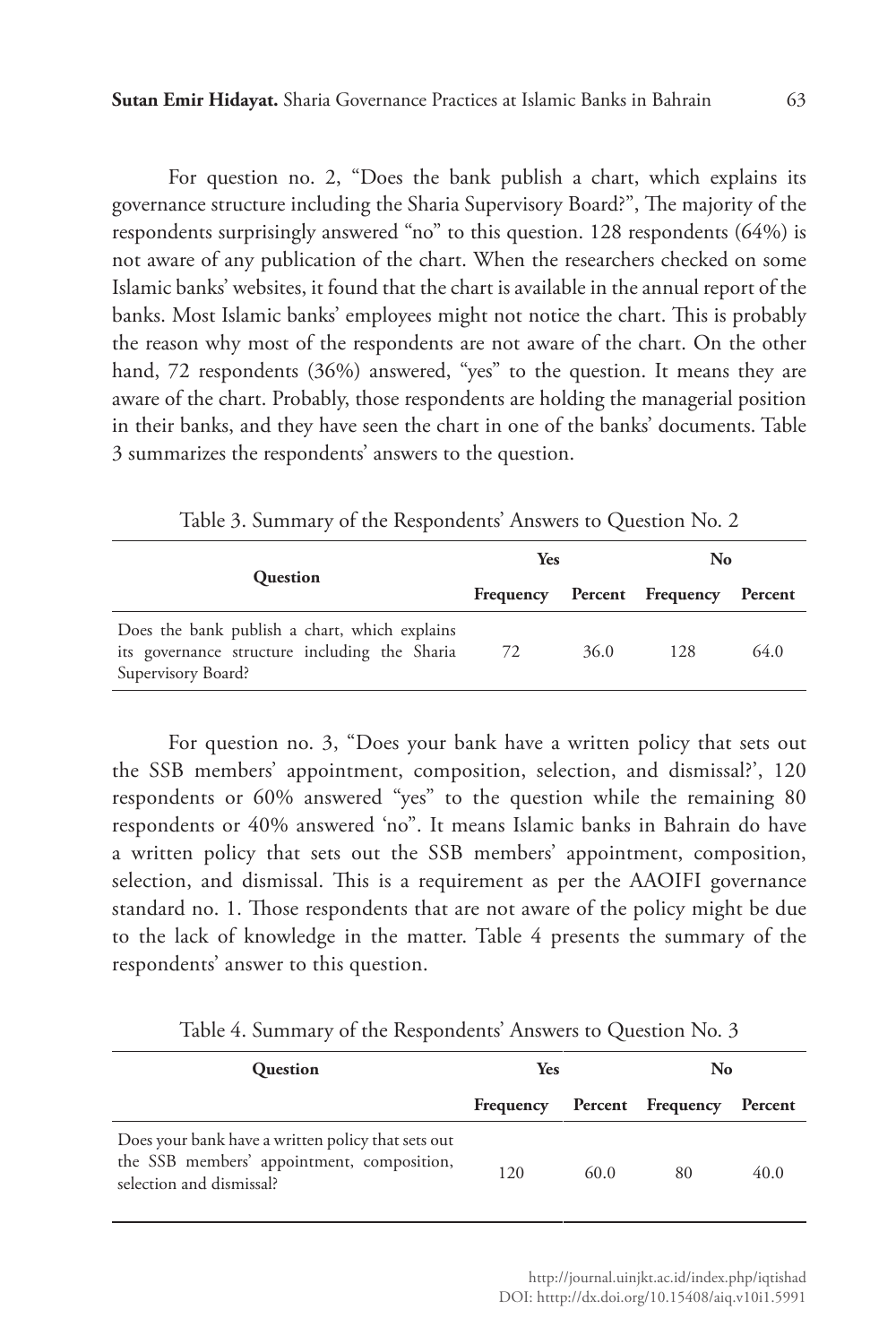For question no. 4, "Are the rulings of SSB at your bank legally binding?", Most respondents answered "no" to this question. 150 respondents believe that the SSB's rulings are not legally binding. In the comment section, some respondents mentioned that they are of the opinion that the rulings are only "persuasive," not binding. This is apparently not in line with the AAOIFI governance standard, which mentions that the SSB's rulings shall be binding on the Islamic banks. Table 5 summarizes the answers of the respondents to the question. This is probably because of the lack of knowledge or low level of awareness of this aspect of Sharia governance. Table 5 presents the summary of the respondents' answer to this question.

Table 5. Summary of the Respondents' Answers to Question No. 4

|                                                         | Yes       |      | No                |         |
|---------------------------------------------------------|-----------|------|-------------------|---------|
| Question                                                | Frequency |      | Percent Frequency | Percent |
| Are the rulings of SSB at your bank legally<br>binding? | 50        | 25.0 | 150               | 75.0    |

For question no. 5, "Does SSB play supervisory and advisory roles on Sharia matters in your bank?", 132 respondents (66%) answered "yes" to the question. It means the majority of the respondents are aware of the roles of the SSB in their respective banks. However, there are 68 respondents (34%) who answered "no' to the question. In the comment section, those who answered no some of them think that the SSB plays the executive role instead of advisory and supervisory roles. Table 6 presents the summary of the respondents' answers to the question.

|                                                                                 | <b>Yes</b> |      | No                          |         |
|---------------------------------------------------------------------------------|------------|------|-----------------------------|---------|
| <b>Question</b>                                                                 |            |      | Frequency Percent Frequency | Percent |
| Does SSB play supervisory and advisory roles on<br>Sharia matters in your bank? | 132        | 66.0 | 68                          | 34.0    |

Table 6. Summary of the Respondents' Answers to Question No. 5

For question no. 6, "Are the members of SSB independent?", The majority of the respondents or 116 of them answered "yes" to the question. This represents around 58% of the total respondents. This is in line with the AAOIFI governance standard no. 1 which states that the SSB members must be independent of the banks. However, 84 respondents answered "no" to the question. In the comment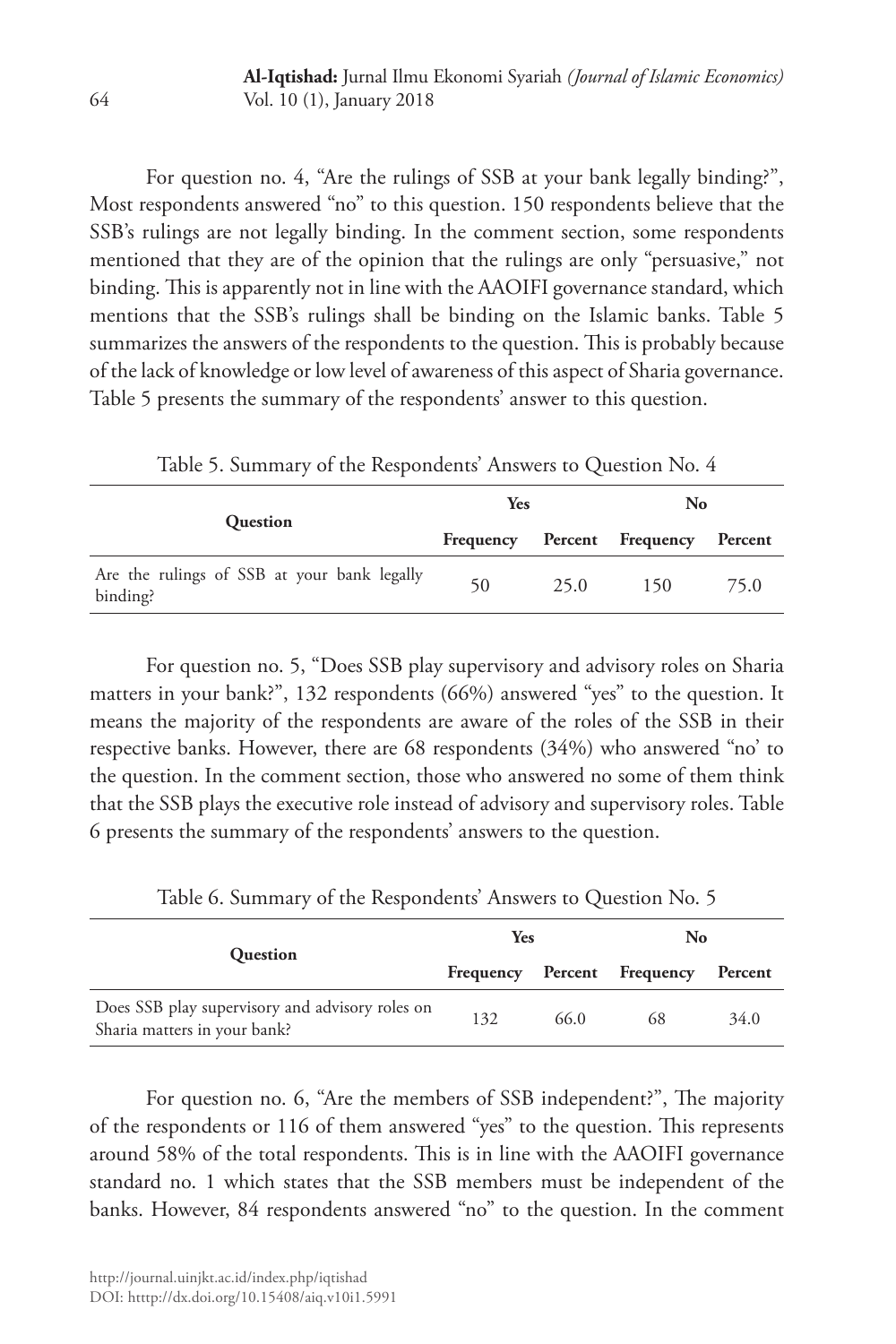section, some respondents mentioned that the members of SSB of their banks are the international respected Sharia scholars who sit on the boards of several Islamic banks around the world. This is probably why some respondents questioned their level of independence. Table 7 gives the summary of the respondents' answers to the question.

|                                     | Yes |      | No                          |         |
|-------------------------------------|-----|------|-----------------------------|---------|
| <b>Question</b>                     |     |      | Frequency Percent Frequency | Percent |
| Are the members of SSB independent? | 116 | 58.0 | 84                          | 42.0    |

Table 7. Summary of the Respondents' Answers to Question No. 6

For question no. 7, "Does your bank have written policies on Sharia review procedures, quality assurance, and the report?", Very high percentage of the employees (86%) answered "yes" to the question indicating their agreement to Sharia governance practices at their banks. However, a small minority of the employees (14%) or 28 respondents answered "no" which might be due to their lack of knowledge towards the practices. Table 8 summarizes the respondents' answers to Question no. 7.

Table 8. Summary of the Respondents' Answers to Question No. 7

|                                                                                                           | Yes                         |      | No |         |
|-----------------------------------------------------------------------------------------------------------|-----------------------------|------|----|---------|
| Question                                                                                                  | Frequency Percent Frequency |      |    | Percent |
| Does your bank have written policies on Sharia<br>review procedures, quality assurance and the<br>report? | 172                         | 86.0 | 28 | 14.0    |

For question no. 8, "Do the SSB members at your bank have access to all records, transactions, and information to conduct the Sharia Review?"166 respondents or 83% of them answered, "yes" indicating their awareness of the practice of this aspect of Sharia governance at their respective banks. However, 28 respondents or 14% of the respondents answered "no" indicating their lack of awareness of the practice of the aspect of the Sharia governance at their essential banks. There is no further comment from the respondents for this question. Table 9 summarizes the respondents' answers to Question no. 8.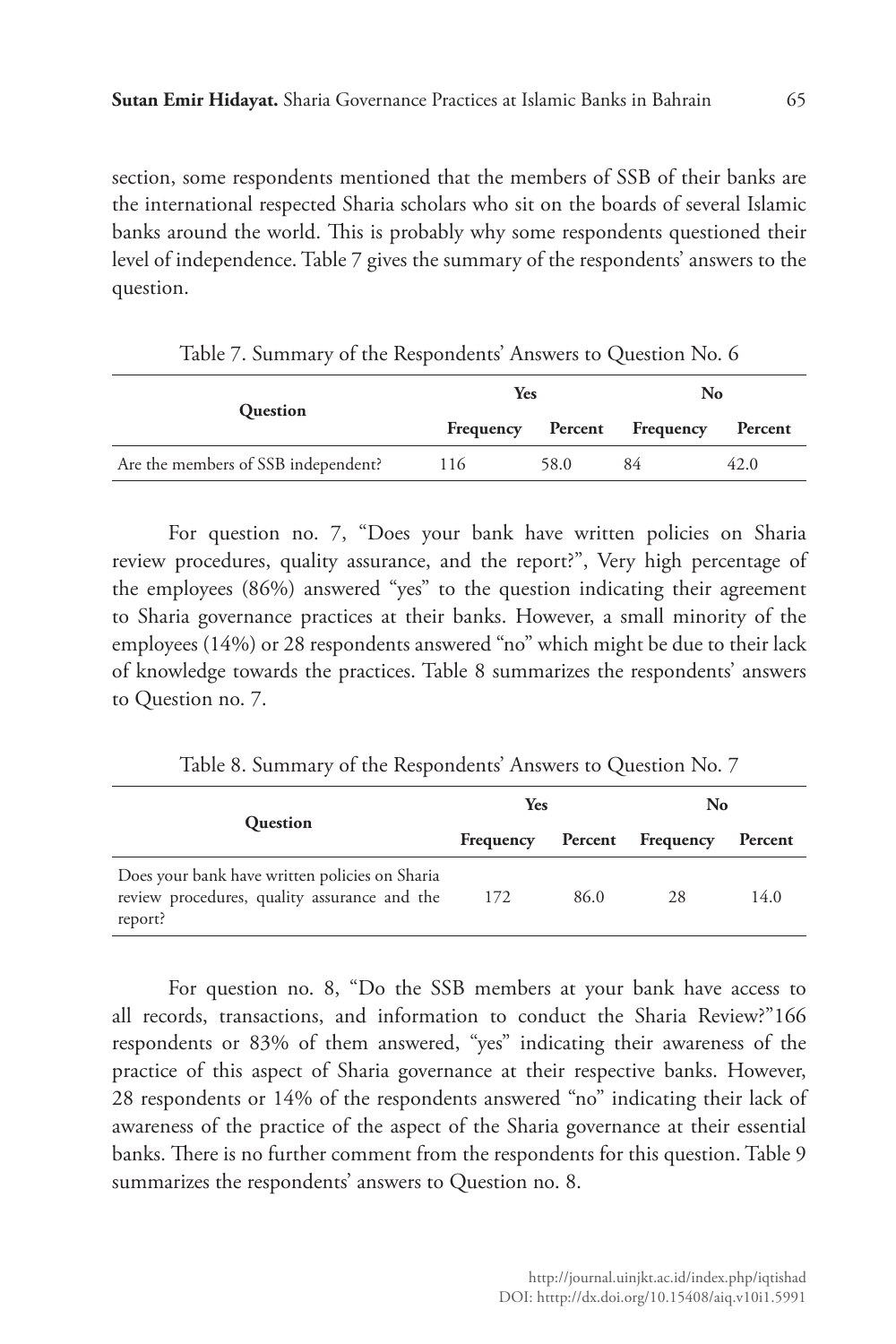|                                                                                                                                  | <b>Yes</b> |    | No.                         |         |
|----------------------------------------------------------------------------------------------------------------------------------|------------|----|-----------------------------|---------|
| <b>Ouestion</b>                                                                                                                  |            |    | Frequency Percent Frequency | Percent |
| Do the SSB members at your bank have the<br>access to all records, transactions and information<br>to conduct the Sharia Review? | 166        | 83 | 34                          | 17.0    |

Table 9. Summary of the Respondents' Answers to Question No. 8

For question no. 9, "Does your bank have a charter that specifies the purpose, authority, and responsibility of the Sharia internal review department or unit?", Most respondents (160 or 80%) answered "yes" indicating the practice of this aspect of Sharia governance at their respective banks. However, there are 40 respondents or 20% of them that answered "no" to the question probably due to the lack of awareness. In the comment section, some respondents mentioned that their banks have a charter that specifies the purpose, authority, and responsibility of the Sharia internal review department or unit. Table 10 summarizes the respondents' answers to Question no. 9.

|                                                                                                                                                 | <b>Yes</b> |    | No                          |         |
|-------------------------------------------------------------------------------------------------------------------------------------------------|------------|----|-----------------------------|---------|
| <b>Question</b>                                                                                                                                 |            |    | Frequency Percent Frequency | Percent |
| Does your bank have a charter that specifies<br>the purpose, authority, and responsibility of the<br>Sharia internal review department or unit? | 160        | 80 | 40                          | 20      |

Table 10. Summary of the Respondents' Answers to Question No. 9

The survey results indicate that from the perspective of Islamic banks' employees, Islamic banks in Bahrain have been practicing most aspects of the Sharia governance as per the governance standards of the AAOIFI. It can show from their answers to the 9 Sharia governance-related questions where the majority of the respondents answered "yes" to 7 out of 9 questions in the questionnaire. Only in the two questions namely "Does the bank publish a chart, which explains its governance structure including the Sharia Supervisory Board?", and "Are the rulings of SSB at your bank legally binding?", The majority of the respondents answered "no." These results need particular attention since they might be due to the lack of knowledge or the Islamic banks have not widely practiced probably a specific aspect of Sharia governance in Bahrain. To get a better understanding of the practice of Sharia governance among Islamic banks in Bahrain, the next subsection presents the interview results with the Sharia scholars.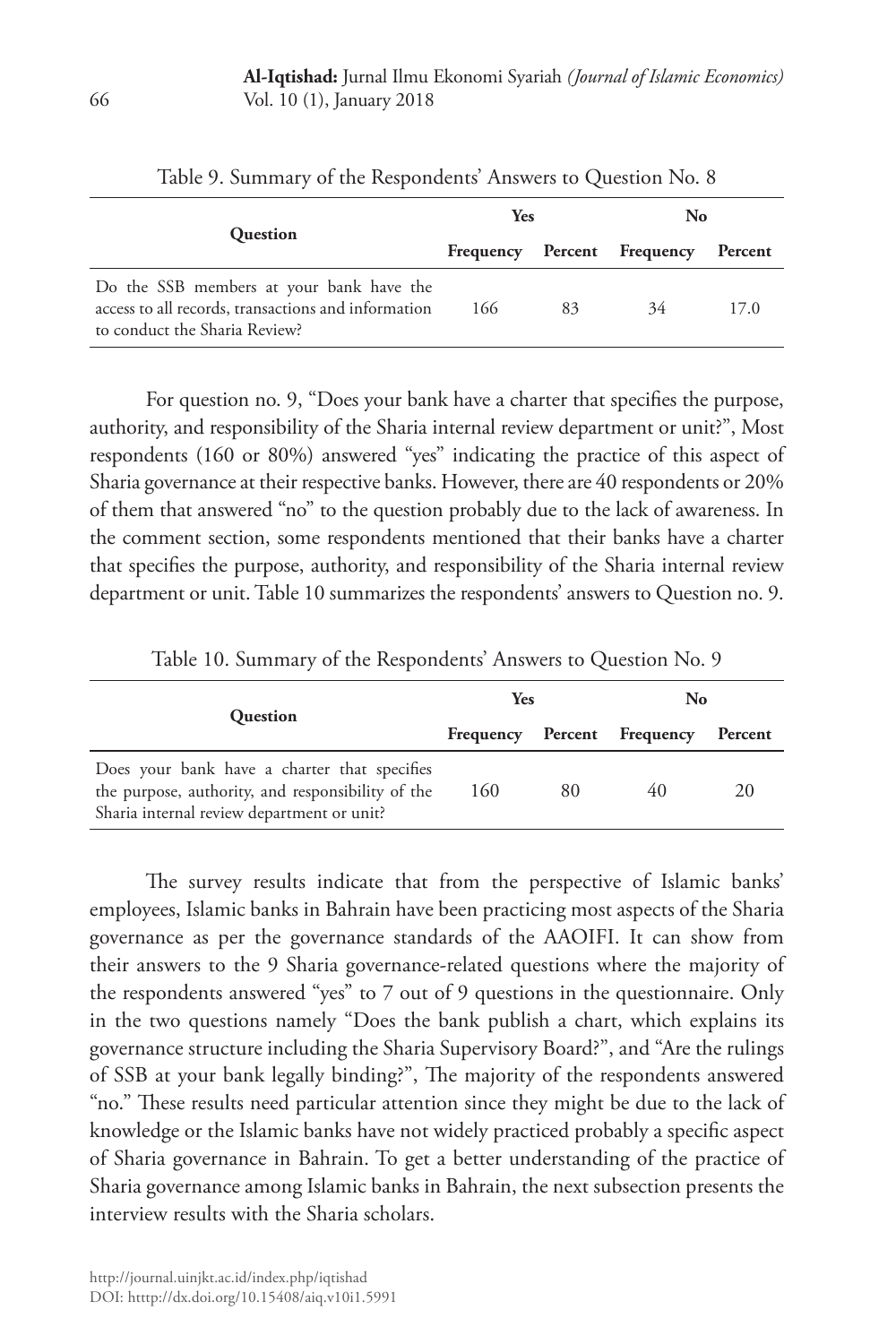#### **Interview Results**

As it has mentioned earlier, 2 Sharia scholars namely Shaikh Essam Ishaq and Mohammed Burhan Arbouna interviewed to get a better understanding of Sharia governance practices among Islamic banks in Bahrain. The results of the interview presented in the next paragraphs.

### **Shaikh Essam Mohammed Ishaq**

During the interview, Shaikh Essam Ishaq's answers to the 9 yes or no questions can be summarized by Table 11.

Table 11. Shaikh Essam Ishaq's Answers to the 9 Sharia Governance Questions

| N <sub>o</sub> | <b>Statement</b>                                                                                                                                                      | Answer (Yes or No) |
|----------------|-----------------------------------------------------------------------------------------------------------------------------------------------------------------------|--------------------|
| 1              | Are the AAOIFI governance standards and the IFSB's guiding principles<br>on Sharia governance system adopted as the guidelines for Sharia<br>governance at your bank? | Yes                |
| 2              | Does the bank publish a chart, which explains its governance structure<br>including the Sharia Supervisory Board?                                                     | Yes                |
| 3              | Does your bank have a written policy that sets out the SSB members'<br>appointment, composition, selection and dismissal?                                             | Yes                |
| 4              | Are the rulings of SSB at your bank legally binding?                                                                                                                  | Yes                |
| 5              | Does SSB play supervisory and advisory roles on Sharia matters in your bank?                                                                                          | Yes                |
| 6              | Are the members of SSB independent?                                                                                                                                   | $Yes^*$            |
| 7              | Does your bank have written policies on Sharia review procedures, quality<br>assurance and the report?                                                                | Yes                |
| 8              | Do the SSB members at your bank have the access to all records,<br>transactions and information to conduct the Sharia Review?                                         | Yes                |
| 9              | Does your bank have a charter that specifies the purpose, authority, and<br>responsibility of the Sharia internal review department or unit?                          | $Yes**$            |

\*The degree of independence is still in question given most of the Sharia scholars are still sitting in many IFIs.

\*\*There is a written document but not sure it is called a charter.

Based on Shaikh Essam Ishaq's answers, it can be concluded that Islamic banks in Bahrain have practiced most aspects of Sharia governance at least in the context of Al-Baraka Islamic Bank where he is currently attached. However, there are some comments and points that he raised with regards to the practice. First, with regards to the independence of SSB members, he is in the opinion that even though the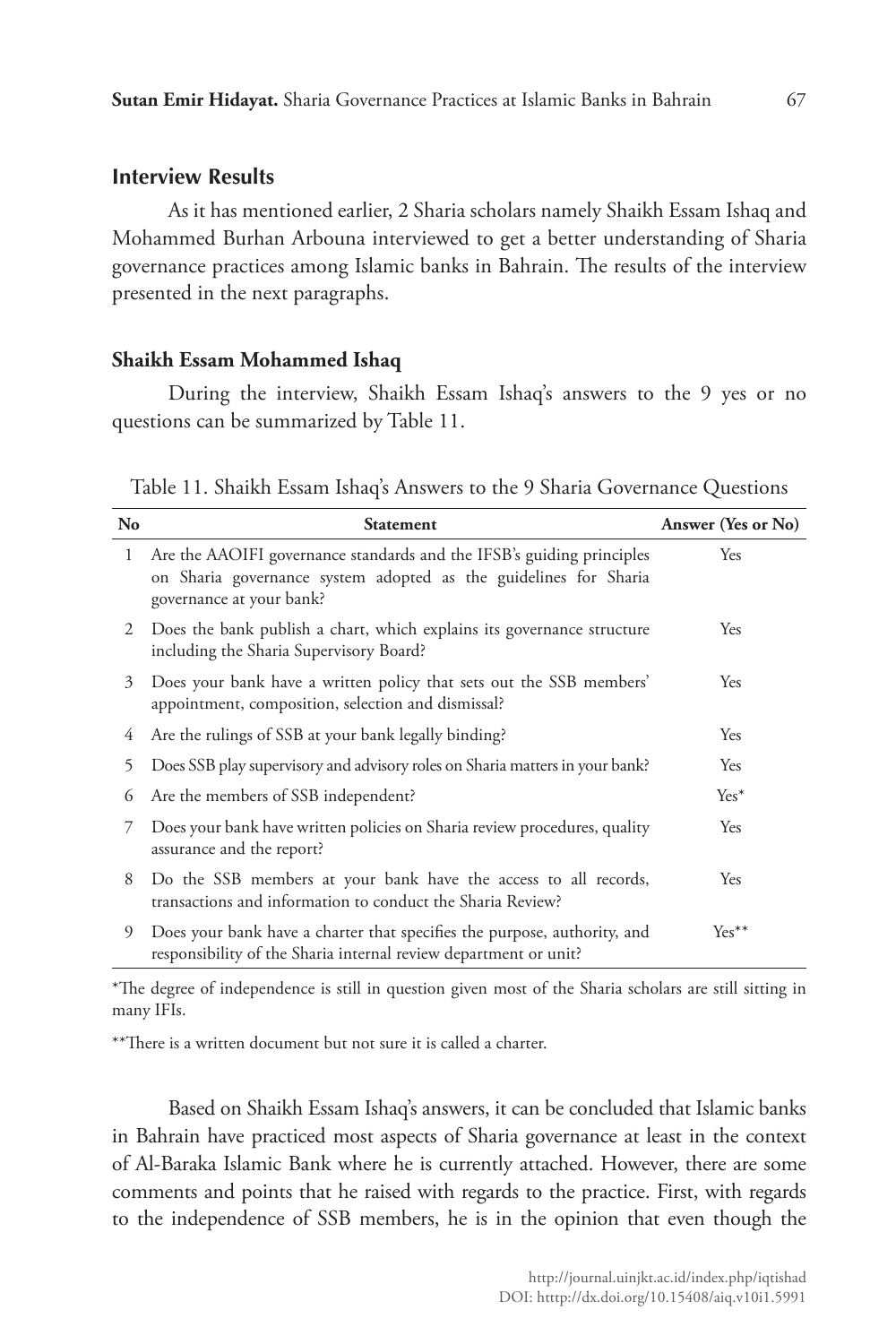members still considered as independent, the degree of autonomy is always in question since there is no necessary mechanism at the central regulatory and authority level to ensure the level of autonomy of SSB members. With multiple representations in many Islamic banks' board, the level of independence of SSB members should be monitored. Second, about a charter that specifies the purpose, authority, and responsibility of the Sharia internal review department or unit, there is a reference or a written document that specifies the purpose, authority, and responsibility of the Sharia internal review department or unit. However, Shaikh Essam Ishaq is not sure whether the reference can be called a charter or not since he is not a legal specialist. Last, with regards to the written policy that sets out the SSB members' appointment, composition, selection, and dismissal, Shaikh Essam Ishaq mentioned that there are terms of reference used by the Islamic banks in Bahrain with regards to the appointment, composition, selection, and removal of SSB members.

Comparing Shaikh Essam Ishaq's answers to the answers of Islamic banks' employees participated in the survey, it can be concluded that most of the answers are the same except for the answer to question no. 2 and no. 4. With regards to question no. 2, even though the majority of Islamic banks' employees are not aware of the chart, Shaikh Essam Ishaq's answered, "yes" to the question. He mentioned that Al-Baraka Islamic Bank provides the chart on its website. Referring to the bank's website, it is found that in the bank's annual report, there is a chart showing the bank's governance structure. There is a possibility that the Islamic banks' employees are not aware of it. Therefore, the Islamic banks in Bahrain need to pay attention to this aspect of Sharia governance. With regards to question no. 4, Shaikh Essam Ishaq mentioned that SSB's rulings are legally binding and not persuasive as per the opinion of Islamic banks' employees. The lack of knowledge that the Islamic banks' employees have in these regards needs to be addressed by the banks and other Islamic finance stakeholders in the kingdom.

For the 5 open ended questions, Shaikh Isam Ishaq's answers are presented as follows:

**Question 1:** What is the current landscape of Sharia governance in Bahrain?

**Answer 1 :** With regard to the effectiveness of AAOIFI governance standards application, at the current stage, the standards are still not yet at the stage of legally binding to all IFIs in Bahrain. The standards are still used as guidance. There is a need of further discussion between all stakeholders including the industry practitioners on how to improve the standards and make the standards legally binding to all IFIs in Bahrain.

**Question 2:** What are the relevant laws related to Sharia governance in Bahrain?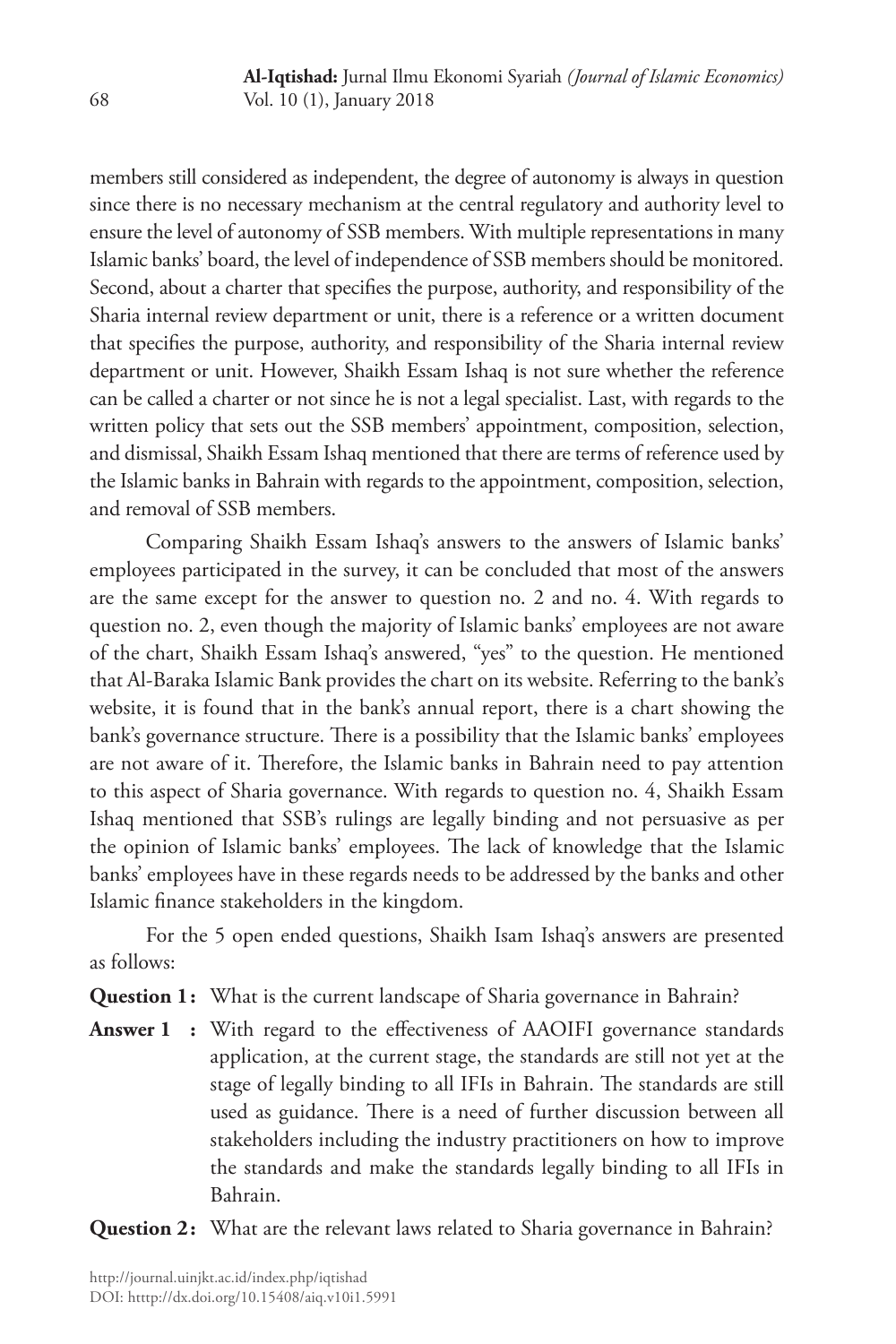- **Answer 2 :** There are no specific laws related to Sharia governance in Bahrain. There is only a directive regarding the practice issued by the regulatory authority.
- **Question 3:** Who are the important stakeholders of Sharia governance in Bahrain?
- **Answer 3 :** The most important stakeholder is the regulator which is in this case is the Central Bank of Bahrain (CBB), the second most important stakeholder is the Islamic banks themselves in the senses of the management, the shareholders, the Sharia Supervisory Board and the external Sharia reviewers and/or auditors of the banks which is a new trend within Islamic financial industry.
- **Question 4:** Is there any legal case in Bahrain that have implications for Sharia governance?
- **Answer 4 :** Shaikh Isam is not aware of any legal case in Bahrain that have implications for Sharia governance.
- **Question 5:** What are the challenges faced by Islamic Banks in Bahrain in Sharia governance practice?
- **Answer 5 :** The main challenge is the issue of objectivity and the independence of various stakeholders such as the internal Sharia audit department, Sharia supervisory board of each bank, and Sharia boards of the central banks.

#### **Mohammed Burhan Arbouna (Sharia Scholar No. 2)**

With regards to the 9 "yes or no" questions, Arbouna's answers are summarized in Table 12. Based on Table 12, it can be concluded that all aspects of Sharia governance mentioned in the interview questions are practiced by Islamic banks in Bahrain at least in the context of Al-Salam Bank where Arbouna is currently attached. However, for question no. 4, Arbouna pointed out during the interview that the SSB's rulings are binding by theory indicating there might be a deviation in practice. The answer of Arbouna might explain why the majority of Islamic banks' employees participated in the survey answered "no" to question no. 4. They further argued in their comments that the SSB's rulings are "persuasive" instead of "binding." Obviously, more investigation in this aspect is needed. Regulator and Islamic banks in Bahrain need to pay special attention in this regard. With regards to question no. 2, even though the majority of Islamic banks' employees are not aware of the chart, Arbouna answered, "yes" to the question. Referring to Al-Salam bank's website, the chart is available in the annual report of the bank. Therefore, the Islamic banks in Bahrain should address the lack of knowledge of the employees in these regards.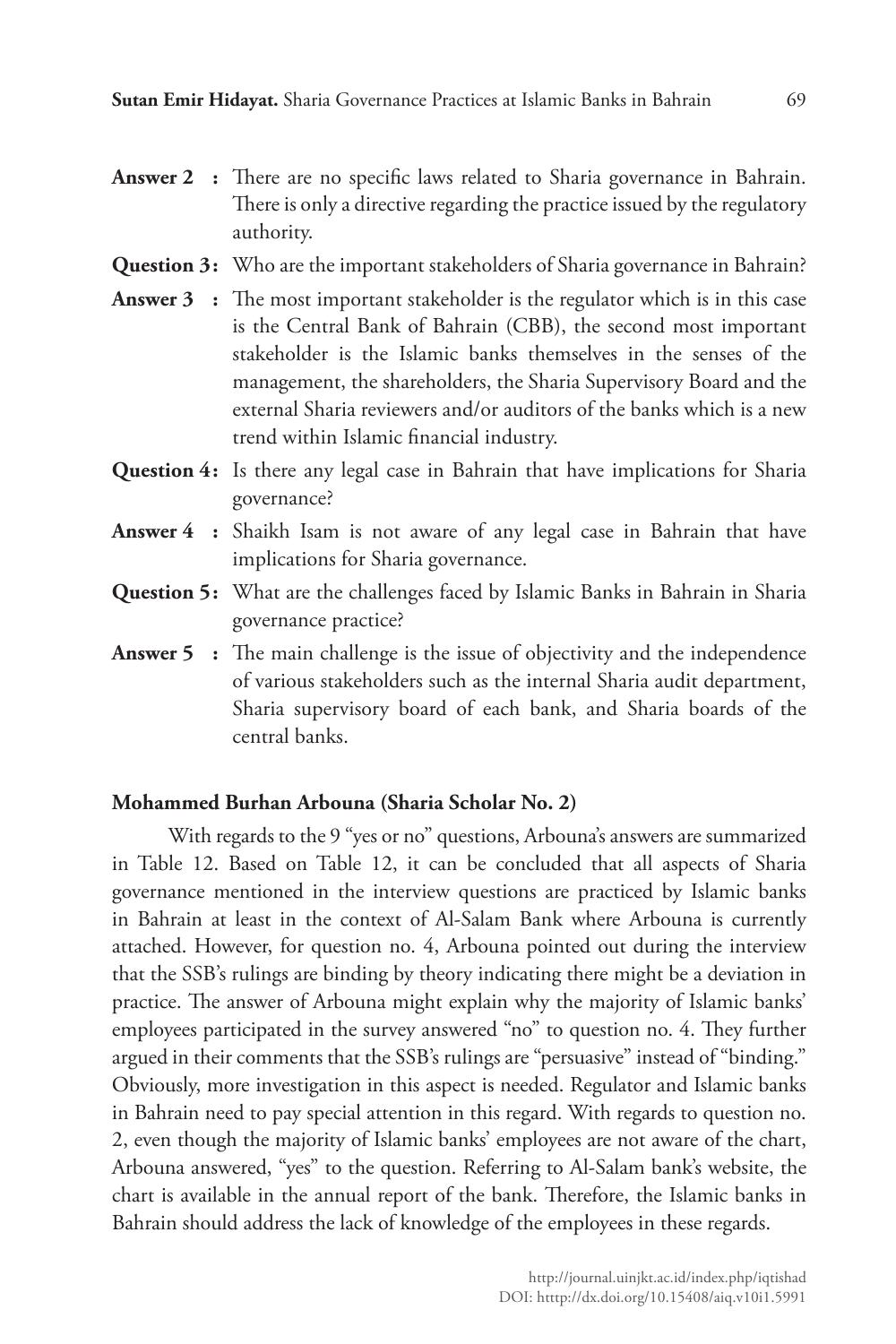| No | <b>Statement</b>                                                                                                                                                      | Answer (Yes or No) |
|----|-----------------------------------------------------------------------------------------------------------------------------------------------------------------------|--------------------|
| 1  | Are the AAOIFI governance standards and the IFSB's guiding<br>principles on Sharia governance system adopted as the guidelines for<br>Sharia governance at your bank? | Yes                |
| 2  | Does the bank publish a chart, which explains its governance structure<br>including the Sharia Supervisory Board?                                                     | Yes                |
| 3  | Does your bank have a written policy that sets out the SSB members'<br>appointment, composition, selection and dismissal?                                             | Yes                |
| 4  | Are the rulings of SSB at your bank legally binding?                                                                                                                  | $Yes*$             |
| 5  | Does SSB play supervisory and advisory roles on Sharia matters in<br>your bank?                                                                                       | Yes                |
| 6  | Are the members of SSB independent?                                                                                                                                   | Yes                |
| 7  | Does your bank have written policies on Sharia review procedures,<br>quality assurance and the report?                                                                | Yes                |
| 8  | Do the SSB members at your bank have the access to all records,<br>transactions and information to conduct the Sharia Review?                                         | Yes                |
| 9  | Does your bank have a charter that specifies the purpose, authority,<br>and responsibility of the Sharia internal review department or unit?                          | Yes                |

Table 12. Dr. Arbouna's Answers to the 9 Sharia Governance Questions

\*Binding by Theory

Regarding to the 5 open ended questions, Dr Arbouna's answers are presented as follows:

| <b>Question 1:</b> What is the current landscape of Sharia governance in Bahrain?                                                                                                                                                                                                                                                                                                                                                                                                                                      |
|------------------------------------------------------------------------------------------------------------------------------------------------------------------------------------------------------------------------------------------------------------------------------------------------------------------------------------------------------------------------------------------------------------------------------------------------------------------------------------------------------------------------|
| <b>Answer 1</b> : There is a lot of developments in this area given Bahrain's status as one<br>of the Islamic financial hubs.                                                                                                                                                                                                                                                                                                                                                                                          |
| <b>Question 2:</b> What are the relevant laws related to Sharia governance in Bahrain?                                                                                                                                                                                                                                                                                                                                                                                                                                 |
| <b>Answer 2</b> : Until the time the interview took place, there are no relevant laws in<br>the kingdom related Sharia governance. Therefore, there is a need to<br>create it.                                                                                                                                                                                                                                                                                                                                         |
| <b>Question 3:</b> Who are the important stakeholders of Sharia governance in Bahrain?                                                                                                                                                                                                                                                                                                                                                                                                                                 |
| <b>Answer 3</b> : the important stakeholders to the Sharia governance are the public and<br>the regulatory authorities. The public put their money in the Islamic<br>banks because they want to comply their financial transactions with<br>Sharia. While the regulatory authorities such as the Central Bank of<br>Bahrain are mandated to ensure all Islamic banks in the kingdom<br>are Sharia compliant. Therefore, they want to make sure the Sharia<br>governance takes place within Islamic financial industry. |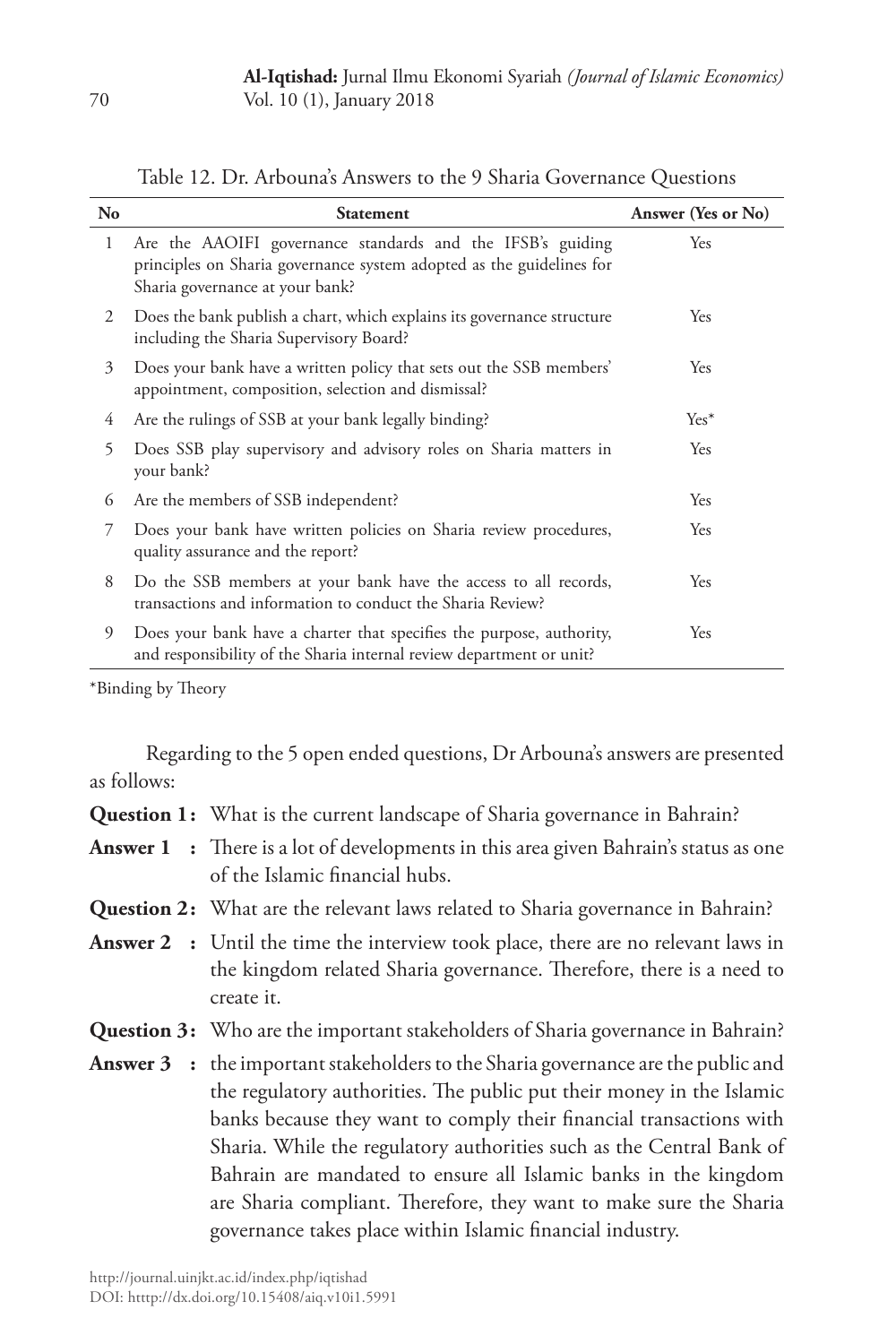- **Question 4:** Is there any legal case in Bahrain that has implications for Sharia governance?
- **Answer 4 :** Until the interview took place, there is no legal case in Bahrain so far that have implications for Sharia governance.
- **Question 5:** What are the challenges faced by Islamic Banks in Bahrain in Sharia governance practice?
- **Answer 5 :** Dr. Arbouna is in the opinion that the lack of broad-based governance standards as a major challenge faced by Islamic banks in Bahrain in the practice Sharia governance.

#### **Discussion**

Based on the survey and interview results, it can be concluded that Islamic banks in Bahrain are committed towards most aspects of Sharia governance requirements as per the AAOIFI governance standards. However, it is important to note that the AAOIFI governance standards are still not legally binding to Islamic banks in Bahrain to follow. The standards only serve as guidance or guidelines for the banks for their Sharia governance practice. Both scholars reveal that there is a lack of broad-based governance standards that requires further discussion between all stakeholders including the industry practitioners on how to improve the current AAOIFI governance standards to make the standards legally binding to all IFIs in Bahrain. This is actually in line with the findings of Farook and Farooq (2011), who mentioned that lacking universally acceptable Sharia governance standards is one of the most significant challenges facing the Islamic financial industry. Kassim et al. (2013), who mentioned that the currently available governance standards or Sharia governance guidelines frameworks are not comprehensive enough? Thus, a standard broad Sharia guidelines framework needs to develop. Haqqi (2014) who mentioned that Sharia governance reforms are required to create a harmonized Sharia governance rules for IFIs and Hidayat (2017) who suggested that the application of a common standard like the AAOIFI standards across jurisdictions would undoubtedly improve the Sharia governance practices within Islamic financial industry. Therefore, the CBB has to make sure that a common Sharia governance framework is to follow in the future.

Another critical note to highlight is the absence of specific laws related to Sharia governance in Bahrain. Currently, there is only a directive regarding the Sharia governance practice issued by the regulatory authority. To address this issue and the issue of lacking a common standard, the CBB has come out with a new Sharia governance module, which will be implemented, in early 2018. The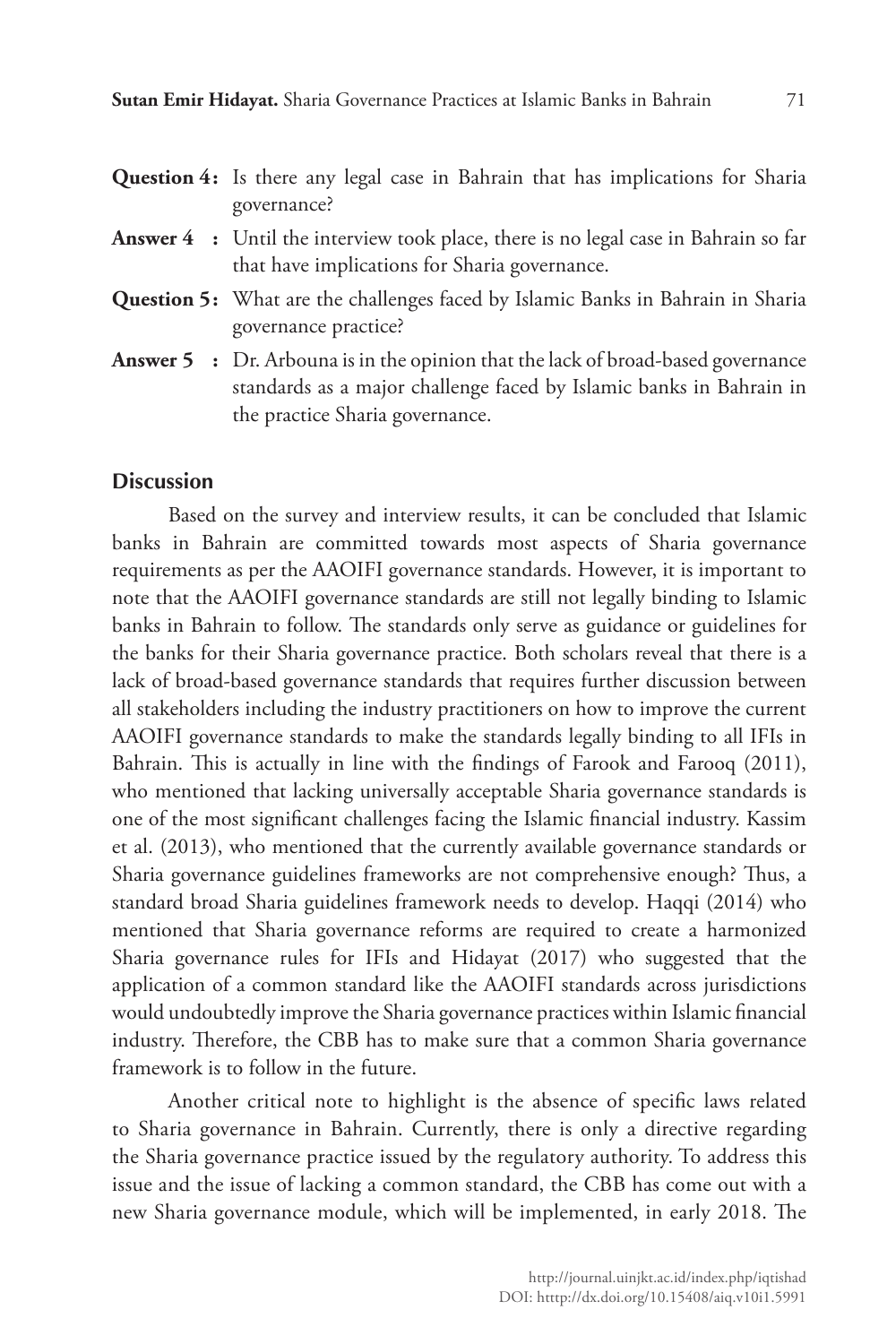implementation of the new module could be the answer to this challenge. With regards to the independence of SSB members, the survey and interview results reveal that SSB members are independent. However, there are comments from some Islamic banks' employees and a Sharia scholar in this regard. Islamic banks' employees mentioned that many members of SSB of the Islamic banks in Bahrain are international respected Sharia scholars who sit on the boards of several Islamic banks around the world. The situation has made some respondents to question their level of independence. Also, Shaikh Essam Ishaq is in the opinion that even though the members still considered as independent, the degree of independence is still in question since there is no necessary mechanism at the central regulatory and authority level to ensure the level of autonomy of SSB members. This finding is somehow in line with the argument of Farook and Farooq (2011) who mentioned that the multiple representations of most Sharia scholars in the SSB might pose a threat to the independence of the SSB members. Therefore, it is vital for all Islamic finance stakeholders to pay attention to this aspect since Ahmad (2014) argue that effective SSB is critical mainly in harmonizing the Sharia governance framework for Islamic banks and one of the reflections of an effective SSB is its independence.

Comparing the survey and interview results, it can be seen that both Islamic banks' employees and the two Sharia scholars are in the same opinion in most aspects of Sharia governance practice by Islamic banks in Bahrain. However, there are two aspects where the survey results are different from the interview results. First, with regards to the chart that explains its governance structure including the Sharia Supervisory Board. While the majority of Islamic banks' employees participating in the survey are not aware of it, both Sharia scholars are sure that their Islamic banks had the chart and made it available on the banks' websites. Second, with regards to the position of SSB's rulings, the majority of the respondents are of the opinion that the rulings are not legally binding and they are persuasive. On the other hand, both Sharia scholars are of the opinion that the SSB's rulings are binding at least by theory. Therefore, the above two aspects require more attention of Islamic banking regulator, management of the Islamic banks and other Islamic finance stakeholders in the kingdom. There should be a more transparent policy than the current one which must be created by Islamic banks in Bahrain to address the above issues.

## **Conclusion**

This study managed to achieve its objective that is to evaluate the level of Islamic banks' commitment towards Sharia Governance in the Kingdom of Bahrain. Based on the survey and interview results, it can be concluded that Islamic banks in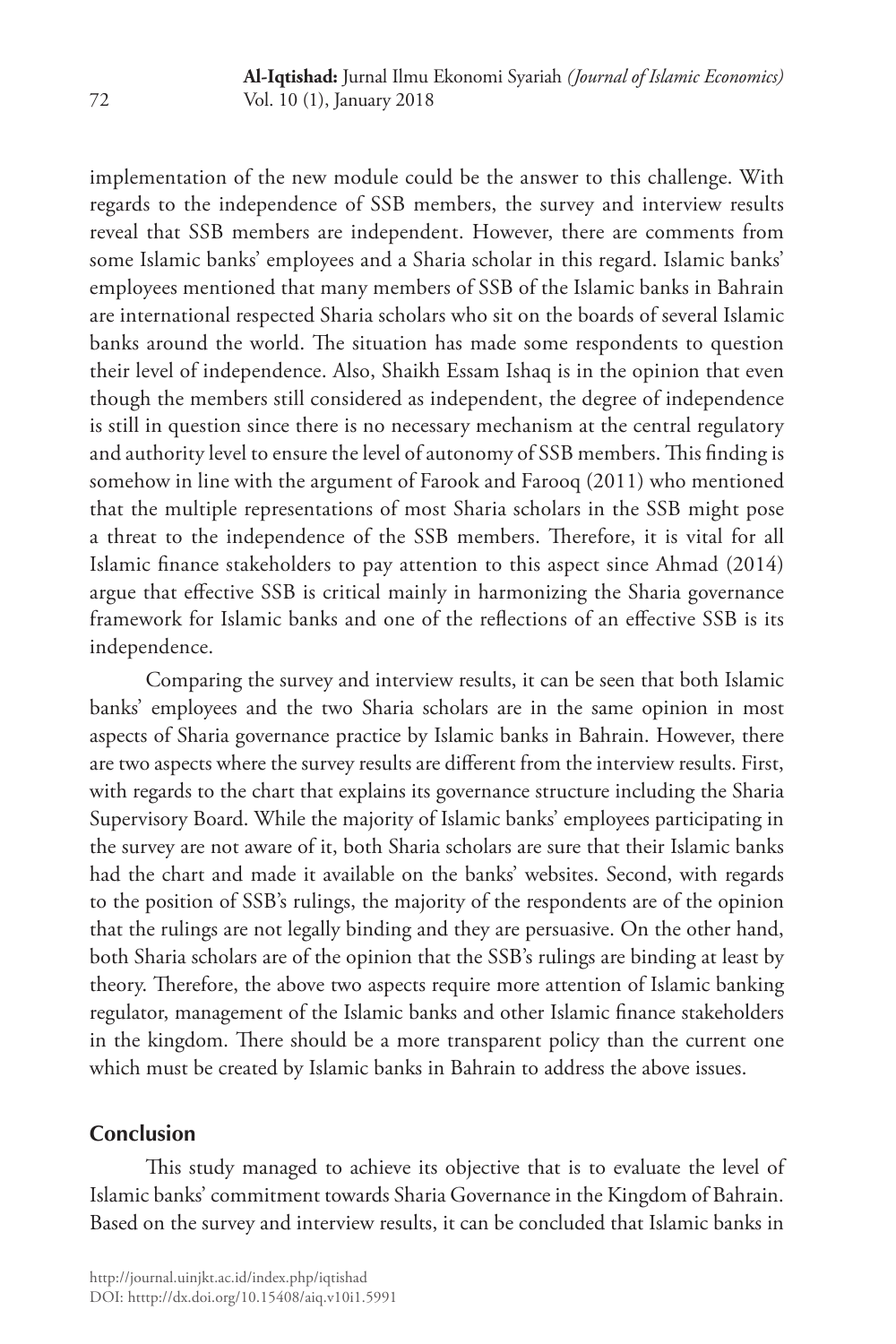Bahrain are committed towards most aspects of Sharia Governance requirements. Even though there are no specific laws related to Sharia governance in Bahrain and the AAOIFI governance standards are only adopted as the guidelines/guidance for Sharia governance practices, the banks still practice if not all, most aspects of the Sharia governance as per the AAOIFI governance standards. This is undoubtedly an excellent example of Sharia governance practice and can be used as a reference for other countries.

Despite the above good results, this study also comes out with some recommendations to enhance Sharia governance practice among Islamic banks in Bahrain and some suggestions for further studies: First, Islamic banking regulator in Bahrain (CBB) needs to come out with a precise mechanism to ensure the level of independence of SSB members. Second, There is a need for reviewing; amending and enhancing the current AAOIFI governance standards to ensure the standards can be made legally binding for all IFIs in Bahrain to follow. Involving industry stakeholders such as the industry practitioners and academicians in the review process of the standards will undoubtedly improve the level of acceptance of the standards. Third, There is a need for enhancing the employees' awareness of Sharia governance practices at their respective banks. Placing the chart that explains the banks' governance structure including the Sharia Supervisory Board on more visible parts of the banks' websites will help the banks to improve the employees' awareness of their Sharia governance practices. Fourth, The regulator and the banks' management must ensure that the SSB rulings are binding at their banks. Also, the employees should be made aware of it through circulars, pieces of training and seminars.

Fifth, Since this study only covers some aspects of the Sharia governance as per the AAOIFI standards. The future research can include other issues of Sharia governance, which are not involved by this study in its questionnaire and interviews such as the Audit and Governance Committee within Islamic banks in Bahrain, and the statements of governance principles for IFIs. Sixth, since this study only surveyed the opinion of employees of Islamic banks and interviewed 2 Sharia scholars in Bahrain to conclude the Sharia governance practices among Islamic banks in Bahrain, including more stakeholders in the survey and interviewing other stakeholders such as the regulator will complement this study. Seventh, future studies can examine the relationship between the commitment towards Sharia governance requirements and the Islamic banks' financial performance. Eight, future studies also can also extend this study by evaluating the Sharia governance's responsibilities of Takaful companies in the kingdom.